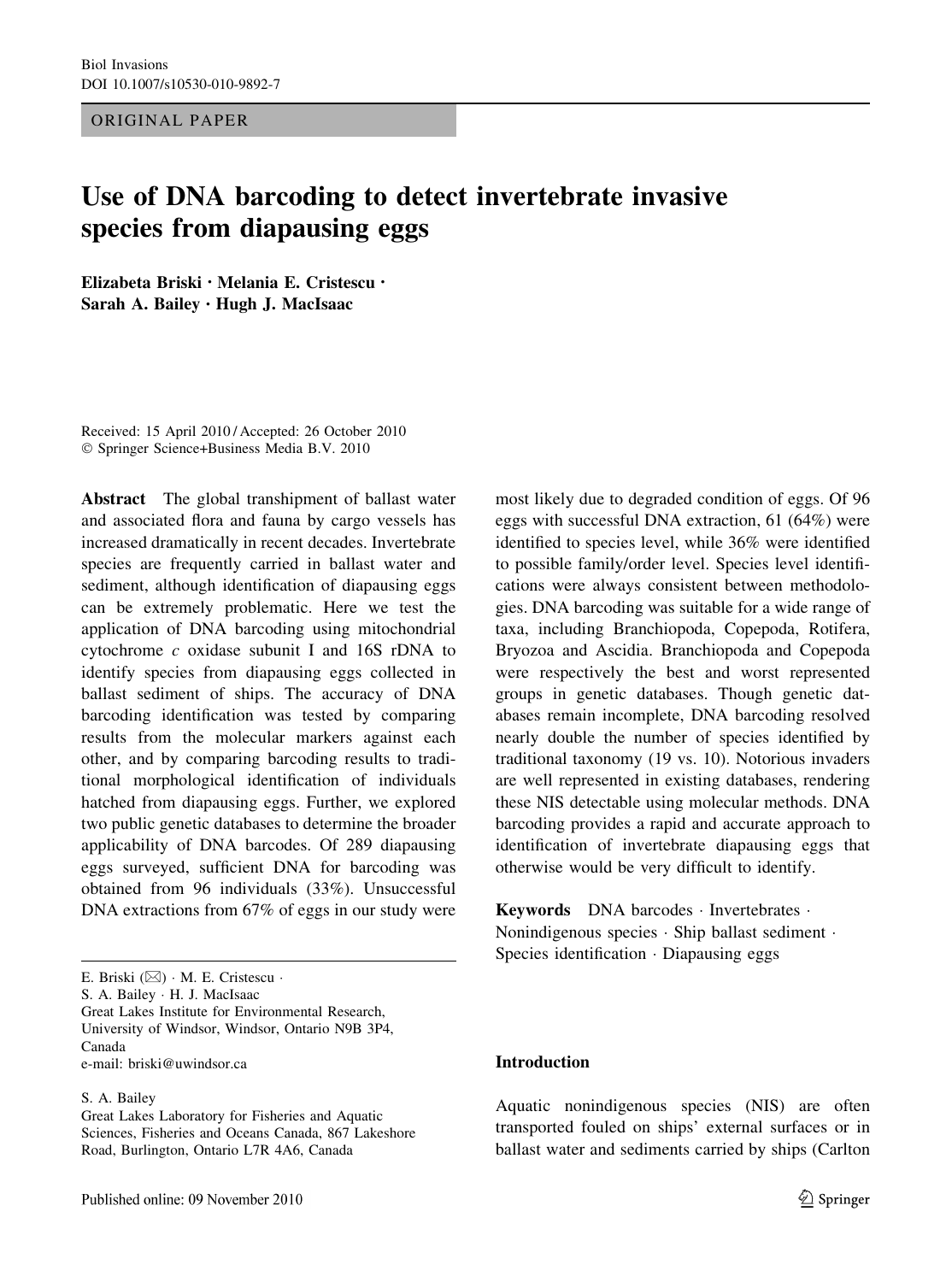and Geller [1993](#page-14-0); Ruiz et al. [2000](#page-15-0); Leppäkoski et al. [2002;](#page-15-0) Bailey et al. [2005;](#page-14-0) Sylvester and MacIsaac [2010\)](#page-15-0). In order to most effectively utilize limited resources, managers must be able to quantify the risk of NIS introductions associated with different invasion vectors such as ballast water and sediment. One of the best indicators of invasion risk is ''propagule pressure'', the frequency and density with which NIS are introduced to new habitats (Colautti et al. [2006](#page-14-0); Hayes and Barry [2008](#page-14-0); Lockwood et al. [2009](#page-15-0)). An essential but very difficult aspect of measuring propagule pressure is correct identification of the NIS associated with each vector (Bax et al. [2001](#page-14-0)).

Accurate identification is a principal component of invasion biology, essential for determining that a species is indeed a NIS rather than a locally rare or even endangered species (Bax et al. [2001](#page-14-0)). Effective management of NIS is generally hindered by insuf-ficient information and resources (Byers et al. [2002](#page-14-0); Simberloff et al. [2005](#page-15-0); Lodge et al. [2006\)](#page-15-0). Limited systematic, biogeographic and/or historical data often results in an inability to categorize study species as native or nonindigneous (Carlton [2009\)](#page-14-0), while inaccurate or insufficient species identifications could result in misdirected resources against false positives, or worse, inaction against false negatives. As false negatives often lead to late detection of NIS, they can lead to difficulty in eradication and/or stopping further spread, as well as concurrent increases in operational costs (Bax et al. [2001;](#page-14-0) Simberloff [2009](#page-15-0)). The success of both prevention and rapid response efforts critically depends on a rapid, accurate and reliable approach to species identifications.

Examination of invertebrate species transported in residual ballast water and sediment of ships has been an active area of recent research (Bailey et al. [2005](#page-14-0); Duggan et al. [2005](#page-14-0), [2006](#page-14-0); Briski et al. [2010](#page-14-0)). Most of these studies have utilized traditional taxonomic methods to identify individuals collected as active adults or sub-adults, or for diapausing eggs, to identify individuals hatched in the laboratory (Bailey et al. [2003,](#page-14-0) [2005;](#page-14-0) Duggan et al. [2006](#page-14-0)). This approach, however, has some disadvantages. Diapausing eggs will not hatch, even when conditions are favourable, until diapause is broken, and some viable eggs may never hatch in the laboratory as conditions required to induce hatching are complex and vary among taxa (Schwartz and Hebert [1987\)](#page-15-0). Second, traditional taxonomic keys are often effective only for a particular

life stage or sex, and juvenile stages, especially nauplii of Copepoda, often cannot be identified. Third, phenotypic plasticity in the character used for species recognition can lead to incorrect identification, and morphologically cryptic species are common in many taxa (Knowlton [1993;](#page-15-0) Jarman and Elliott [2000](#page-15-0)). Fourth, traditional taxonomic identification often demands a very high level of expertise and can be very time consuming, with misidentifications or high uncertainty being a common result (Giangrande [2003](#page-14-0)).

Molecular identification of species through the analysis of a small fragment of the genome represents a more promising approach for species identification, and is already broadly accepted among scientists. DNA identification has been applied to a wide variety of taxa including Copepoda (Bucklin et al. [1999,](#page-14-0) [2003\)](#page-14-0), Lepidoptera (Brown et al. [1999](#page-14-0); Janzen et al. [2005\)](#page-15-0), Culicidae (Shouche and Patole [2000\)](#page-15-0), Araneae (Barrett and Hebert [2005](#page-14-0)), Scirtothrips (Rugman-Jones et al. [2006\)](#page-15-0), Aves (Hebert et al. [2004](#page-15-0)), Pisces (Ward et al. [2005](#page-15-0); Ivanova et al. [2007\)](#page-15-0) and Mammalia (Hajibabaei et al. [2007;](#page-14-0) Imaizumi et al. [2007](#page-15-0)). The approach consists of amplification and sequencing of a specified 'barcode region', followed by comparison of the recovered sequence(s) to available genetic databases to determine species identity (Hebert et al. [2003\)](#page-15-0). The advantages of DNA barcoding are that it allows for identification of species when morphological identification may offer only estimates of higher taxonomic levels or no estimate at all (Darling and Blum [2007](#page-14-0)), it recognizes cryptogenic species (Bickford et al. [2007;](#page-14-0) Geller et al. [2010\)](#page-14-0), and it is rapid and cost-effective (Hebert et al. [2003;](#page-15-0) Wong and Hanner [2008\)](#page-15-0).

However, use of barcodes to identify species is not without drawbacks. The utility of barcodes can be limited by overlap of genetic variation between closely related species (Meyer and Paulay [2005](#page-15-0); Monaghan et al. [2005\)](#page-15-0), and by the lack of reference sequences in existing genetic databases (Darling and Blum [2007\)](#page-14-0). The former problem is more challenging as an insufficient 'barcoding gap', which describes the extent of separation between intraspecific variation and interspecific divergence in the selected molecular marker, can prohibit confident specieslevel identification (Meyer and Paulay [2005\)](#page-15-0). Mitochondrial cytochrome  $c$  oxidase subunit I (COI) and 16S rDNA (16S) have been shown to be broadly applicable for use as DNA barcode regions in animals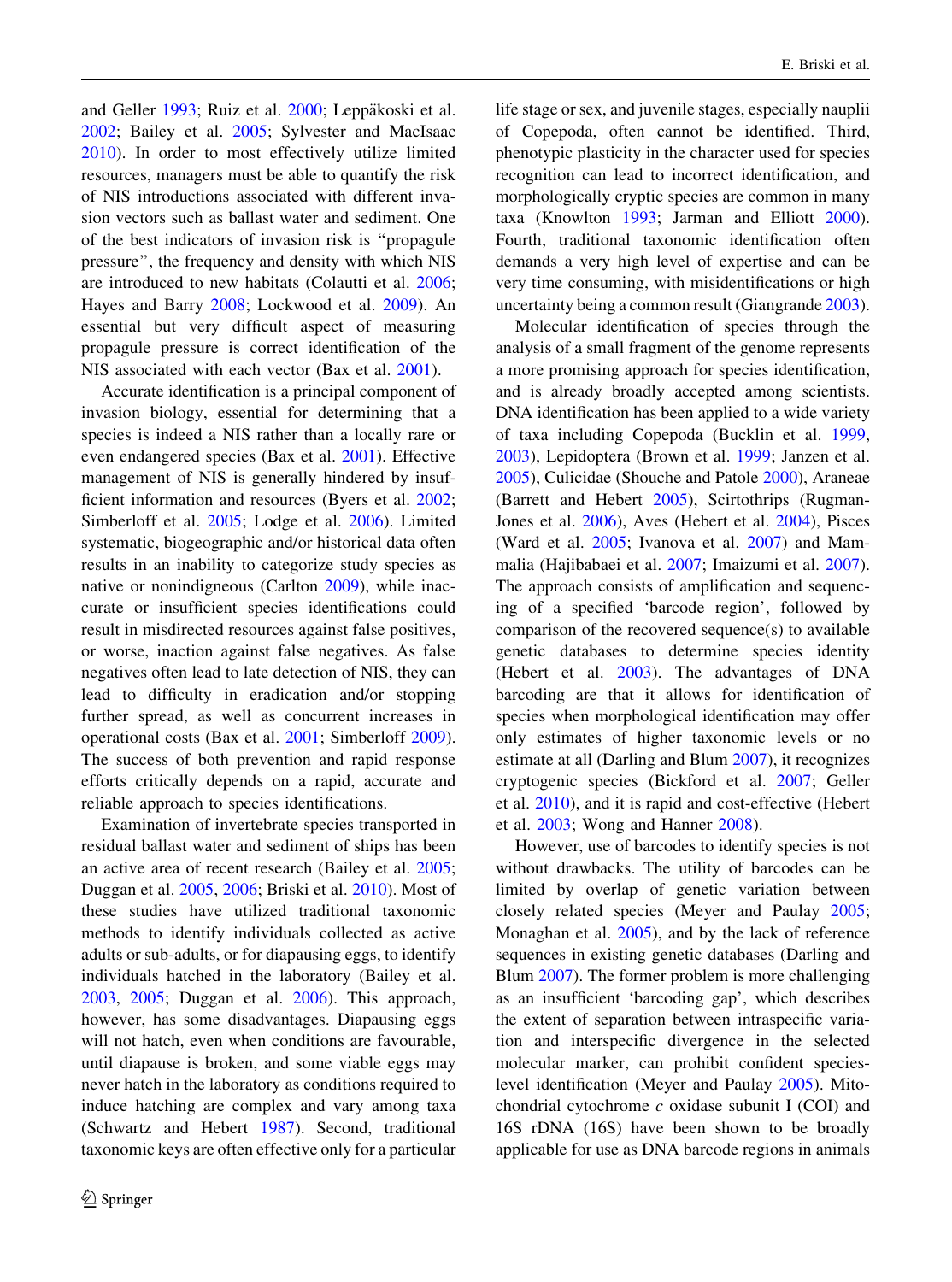because the evolution of these genes is rapid enough to discriminate to the species level (Hebert et al. [2004;](#page-15-0) Ward et al. [2005](#page-15-0); Hajibabaei et al. [2007](#page-14-0); Imaizumi et al. [2007](#page-15-0); Ivanova et al. [2007](#page-15-0)) and because of the availability of robust, universal primers (Folmer et al. [1994;](#page-14-0) Lopez et al. [1997](#page-15-0); Zhang and Hewitt [1997](#page-15-0)). COI is suitable for distinguishing not only closely related species but also phylogeographic groups within species (Gómez et al. [2000,](#page-14-0) [2007;](#page-14-0) Hebert et al. [2003\)](#page-15-0).

Here, we use the COI and 16S genes to test the utility of DNA barcodes as a tool for species-level identification of diapausing eggs of aquatic invertebrates found in ships' ballast sediment. For simplicity, the term 'diapausing egg' is used in a broad sense in this paper and includes eggs, statoblasts, and other types of diapausing and non-diapausing dormant (or resting) stages. While the focus of this assessment was diapausing eggs in the strictest sense, we acknowledge that additional dormant stages were not excluded from analysis. The study is based on DNA extraction, PCR amplification using universal COI and 16S primers, and assignment of species identity by comparing resulting sequences with reference databases: GenBank and the Barcode of Life Database (BOLD). We then assess: (1) the accuracy of the DNA barcode identifications by comparing DNA barcode results generated by two molecular markers, and by comparing DNA barcode results to morphological identification; (2) the efficacy of DNA barcoding by comparing the number of species identifications obtained via molecular identification of diapausing eggs versus traditional morphological identification of animals hatched from diapausing eggs; and (3) the utility of DNA barcoding by examining the availability of sequences of invasive invertebrate species in existing reference genetic databases.

#### Materials and methods

Sample collection and extraction of eggs from sediment

Ballast sediments were collected opportunistically from 13 transoceanic ships arriving to Great Lakes ports (Hamilton, Windsor, Sarnia, Toledo and Detroit) and five transoceanic ships arriving to Sept-Îles, Quebec between June 2007 and September 2008. Approximately 6 kg of sediment was collected from a single tank of each ship. Sediment was homogenized before removal of four 40 g subsamples from each sample. Eggs were separated from sediment using a sugar flotation method (Hairston [1996\)](#page-14-0). Sediment was sieved through a 45 µm sieve, with the retained material washed into centrifuge tubes using a 1:1 mixture (weight:volume) of sucrose and water and centrifuged at approximately 650 rpm  $(7.7 \text{ m s}^{-2})$ for 5 min. The supernatant was then decanted into a 45 lm mesh sieve and rinsed with water. Diapausing eggs were classified into groups based on size and morphology using a dissecting microscope before DNA extraction and hatching experiments (Fig. [1](#page-3-0)). Every type of egg was photographed (Fig. [2](#page-4-0)). A maximum of 15 eggs per group were isolated for DNA extraction. Eggs that appeared completely intact were preferentially selected over those that appeared degraded, when possible; when less than 15 eggs per group were available, all eggs were used regardless of quality (Fig. [2](#page-4-0)).

Species-level identifications using DNA barcoding

Selected eggs were rinsed thoroughly in doubledistilled  $H_2O$  several times to remove external debris before DNA extraction. DNA was extracted directly from diapausing eggs using the HotSHOT method (Montero-Pau et al. [2008\)](#page-15-0). Individual diapausing eggs were transferred to 200 µL reaction tubes containing  $15 \mu L$  of alkaline lysis buffer (NaOH 25 mM, disodium EDTA 0.2 mM, pH 8.0). Once in the buffer, the egg was gently crushed against the side of the tube using a sterile needle under a dissecting microscope. Samples were incubated at 95°C for 30 min and placed on ice for  $3$  min. Finally,  $15 \mu L$  of neutralizing buffer (Tris–HCL 40 mM, pH 5.0) was added to each tube. DNA was quantified using a Nanovue spectrophotometer (GE Healthcare UK Limited).

Fragments of the mitochondrial genes COI and 16S were amplified using the universal COI primers LCO1490 (5'-GGT CAA CAA ATC ATA AAG ATA TTG G-3') and HCO2190 (5'-TAA ACT TCA GGG TGA CCA AAA AAT CA-3') (Folmer et al. [1994](#page-14-0)), and universal 16S primers S1 (5'-CGC CTG TTT ATC AAA AAC AT-3') and S2 (5'-CCG GTC TGA ACT CAG ATC ACG T-3') (Palumbi [1996](#page-15-0)). PCR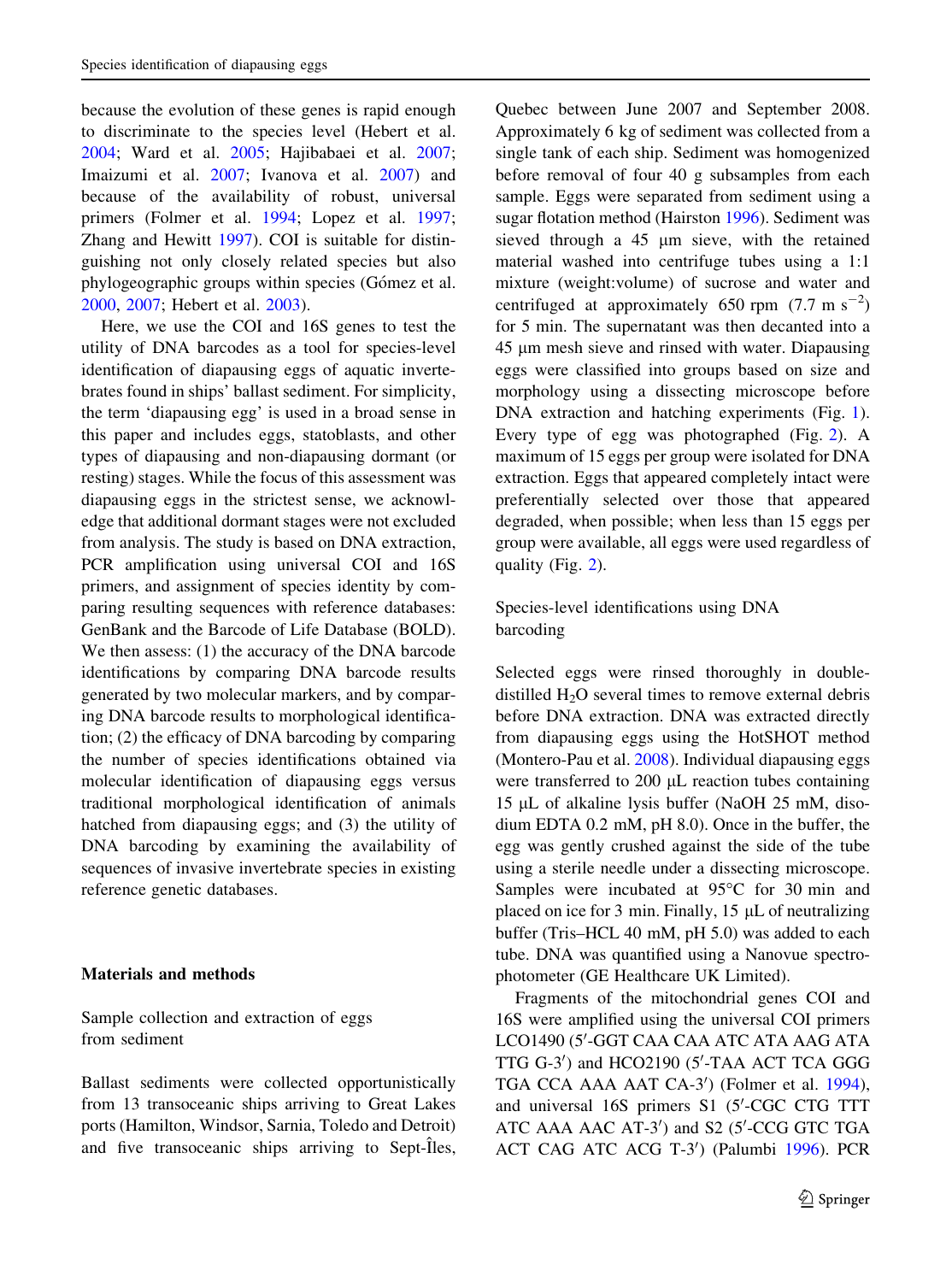<span id="page-3-0"></span>



reactions were performed in a total volume of  $25 \mu L$ using  $5 \mu L$  of DNA extract,  $1 \times$  PCR buffer, 0.13 mM trehalose, 0.1  $\mu$ M of each primer, 2.5 mM  $MgCl<sub>2</sub>$ , 0.14 mM dNTPs and 0.4 U TopTaq DNA polymerase (Qiagen, Canada). The thermal profile consisted of a 1 min initial cycle at  $94^{\circ}$ C, followed by 5 cycles of 94 $^{\circ}$ C (40 s), 45 $^{\circ}$ C (40 s) and 72 $^{\circ}$ C (1 min), 35 cycles of 94 $\rm{°C}$  (40 s), 50 $\rm{°C}$  (40 s) and  $72^{\circ}$ C (1 min), and a final extension of  $72^{\circ}$ C for 5 min. We did not attempt to concentrate DNA extracts resulting in unsuccessful PCR or to amplify smaller fragments from within the barcode region using primers other than universal Folmer et al. [\(1994](#page-14-0)) or Palumbi [\(1996](#page-15-0)) primers.

PCR products from eggs were sequenced using an ABI 3130XL automated sequencer (Applied Biosystems, Foster City, CA) and DNA sequences were blasted against GenBank ([http://blast.ncbi.nlm.nih.](http://blast.ncbi.nlm.nih.gov/Blast.cgi) [gov/Blast.cgi\)](http://blast.ncbi.nlm.nih.gov/Blast.cgi) using the nucleotide blast (default parameters). In addition, COI sequences were compared to the BOLD [\(http://www.barcodinglife.org](http://www.barcodinglife.org)), using the identification engine BOLD-IDS, with the option 'All Barcode Records on BOLD'. Based on a maximum 4% intraspecific variation in the COI gene reported for Copepoda by Bucklin et al. ([2003\)](#page-14-0) and for Cladocera and Amphipoda by Costa et al. [\(2007](#page-14-0)), a score resulting in at least 96% similarity to the closest match was deemed a species level identification. As 16S evolves approximately 2 times slower than COI (Adamowicz et al. [2009\)](#page-14-0), 98% similarity was used for discriminations for species level using 16S. Matches lower than 96 and 98% for COI and 16S, respectively, were not assigned to any particular taxonomic level.

Species-level identifications using traditional taxonomy

More than 5,100 diapausing eggs were incubated to conduct traditional morphological identification on hatched individuals (Fig. 1). Sediments were stored in the dark at  $4^{\circ}$ C for at least 4 weeks to break diapause of dormant eggs before hatching experiments commenced (Grice and Marcus [1981](#page-14-0); Schwartz and Hebert [1987;](#page-15-0) Dahms [1995](#page-14-0)). Subsequently, diapausing eggs were isolated from 40 g replicate subsamples of sediment using the sugar flotation method described above. Isolated eggs were immediately placed into vials containing 15 mL of sterile synthetic pond water (0 parts per thousand salinity  $(\%_0)$ ; Hebert and Crease [1980\)](#page-14-0) or sterile seawater medium (15 or 30%) under a light:dark cycle of 16:8 h at  $20^{\circ}$ C, using a stratified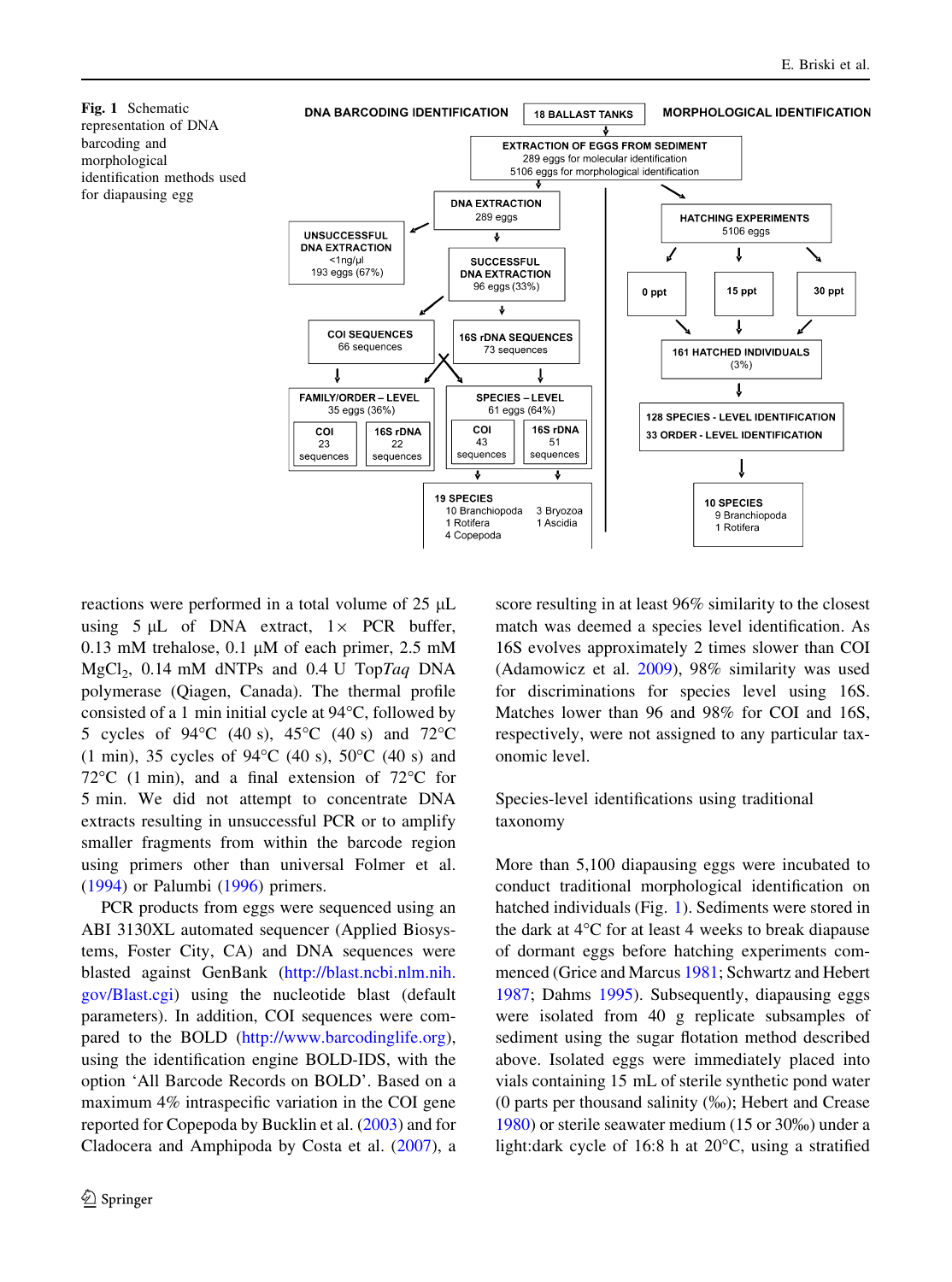<span id="page-4-0"></span>

Fig. 2 Resting egg morphotypes with successful (1) and unsuccessful (2) DNA extraction. Branchiopoda: a1 Daphnia mendotae, a2 Daphnia sp., c1 Daphnia magna, c2 Daphnia sp., d1 Daphnia magna, d2 Branchiopoda, e1 Podon intermedius,

random design. The seawater medium was prepared from natural seawater ballast collected from a vessel transiting the Great Lakes, filtered through  $2.5 \mu m$ Whatman paper filter, and diluted with the sterile, synthetic pond water. Each vial contained between 6 and 81 eggs, depending on the density of eggs in sediment samples.

Three different salinities were used in an attempt to match unknown species to optimum fresh-, brackishor salt-water habitat to maximize hatching success. Controls containing only hatching media were kept in each treatment group to monitor for the introduction of organisms from the environment. Following Bailey et al. [\(2005](#page-14-0)), vials were checked for emergence every 24 h for the first 10 days and every 48 h for a

e2 Branchiopoda. Bryozoa: b1 Plumatella emarginata, b2 Plumatella sp. Rotifera: f1 Brachionus calyciflorus, f2 Brachionus spp. Copepoda: g1 Leptodiaptomus siciloides, g2 various Copepoda. Scale bars (µm) are included on each image

subsequent 10 days, with media renewed every 5 days. Hatched individuals were removed to separate vials and identified morphologically in our laboratory; taxonomic experts were consulted when identifications were uncertain. Hatching percentage was calculated by dividing the total number of animals hatched by the total number of eggs isolated for hatching and multiplied by 100.

Confirmation of species identifications and efficacy of DNA barcoding

A DNA barcoding identification was considered correct when a second methodology gave the same result (i.e. when both molecular markers (COI and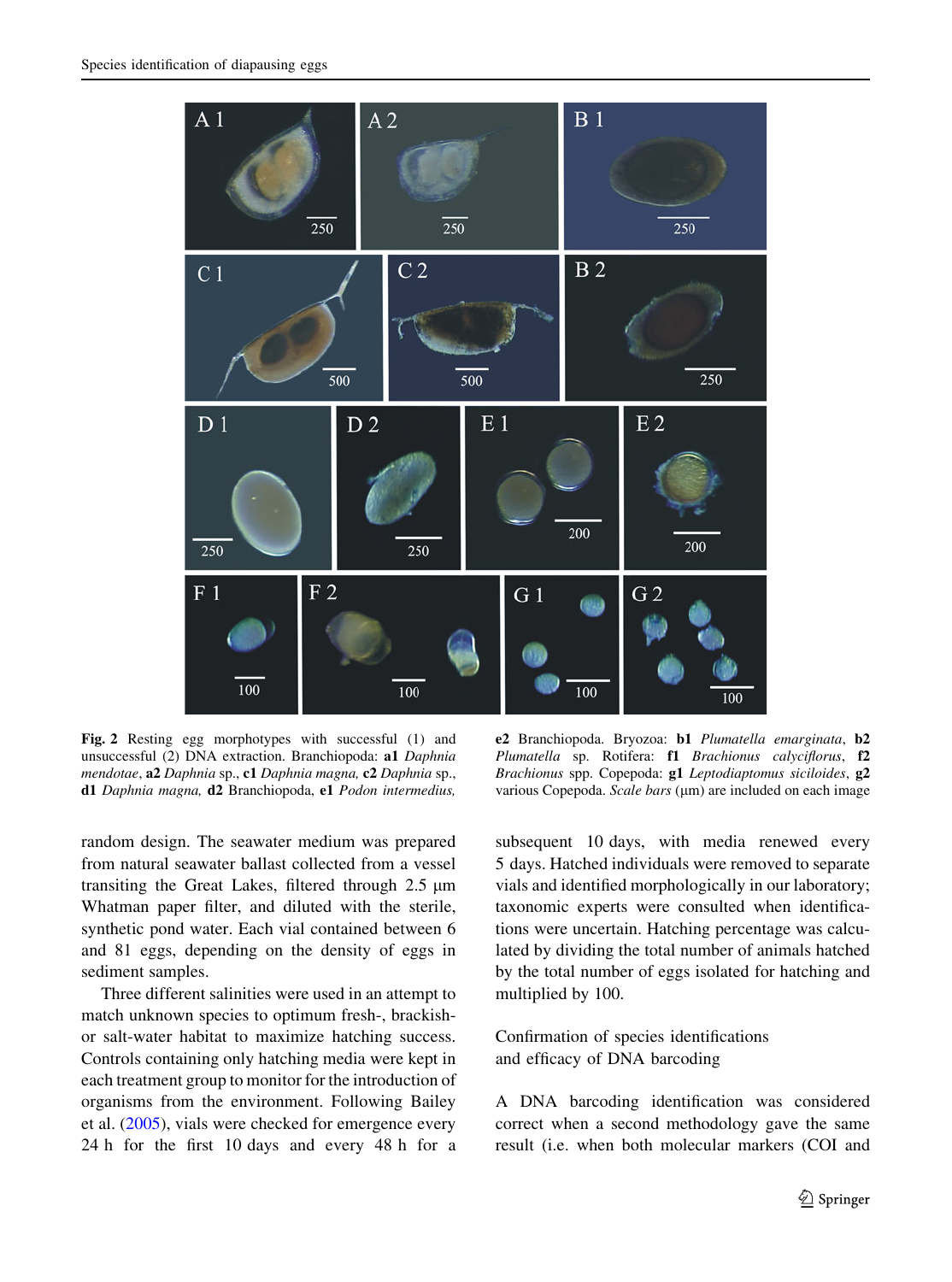16S), or when morphological identification and one molecular marker, identified eggs from the same group as the same species). To assess efficacy of DNA barcoding we compared the total number of species identified and the variety of taxa identified by DNA barcoding to that of traditional morphological identification of animals hatched from diapausing eggs. Additionally, financial costs and time spent to conduct DNA barcoding versus morphological methods were estimated.

## GenBank sequence availability

To determine the broader applicability of DNA barcoding for species level identification of diapausing eggs transported by ship sediments, we searched two primary public genetic databases to determine the number of species with available gene sequences in comparison to the number of described species. Rotifera, Bryozoa, Branchiopoda and Copepoda species were investigated for availability of any type of sequence, and specifically for COI and 16S genes, in GenBank ([http://www.ncbi.nlm.nih.gov/\)](http://www.ncbi.nlm.nih.gov/), and for the COI gene in the BOLD ([http://www.barcodinglife.org\)](http://www.barcodinglife.org) on 23 February 2010. In addition, we examined sequence availability of 34 established NIS of Bryozoa, Branchiopoda and Copepoda reported from the Northeast Pacific Ocean (Wonham and Carlton [2005](#page-15-0)), Laurentian Great Lakes (Ricciardi [2006](#page-15-0)), and East Coast of Canada (A. Locke, unpublished data) to gain a better understanding of NIS sequence availability on a broader scale. Finally, sequence availability for 55 invasive animal species on the Global Invasive Species Database's ''100 of the World's Worst Invasive Alien Species'' list [\(http://www.issg.org/database/welcome\)](http://www.issg.org/database/welcome) were examined to determine if notorious animal invaders were better represented than NIS in general.

### **Results**

Species-level identifications using DNA barcoding

We isolated 289 diapausing eggs from 18 ballast tanks for DNA barcoding. Of the 289 eggs isolated, DNA was successfully extracted from 96 eggs (33%). Extraction from the remaining 193 eggs resulted in  $\langle 1 \rangle$  ng/ $\mu$ L of DNA (as quantified using a Nanovue spectrophotometer), and unsuccessful PCR amplification for both COI and 16S DNA fragments. We obtained 139 successful PCR products and 139 sequences using the two sets of universal primers, including 66 COI and 73 16S sequences (Fig. [1\)](#page-3-0). Of the 96 diapausing eggs for which we obtained barcodes, we were able to identify 61 eggs to species level and a further 35 to possible family/order level. Species level identifications were obtained for ten Branchiopoda (44 eggs), one Rotifera (5 eggs), three Bryozoa (6 eggs), four Copepoda (5 eggs) and one Ascidia (1 egg) (Fig. [1;](#page-3-0) [Appendix](#page-9-0)).

DNA barcoding of diapausing eggs was most successful for species level identification of Branchiopoda belonging to the families Podonidae and Daphniidae. We were able to identify all four Podonidae species and five out of six Daphniidae species. Further, one Diaphanosoma was identified to species-level and one to possible genus, while Moina and Bosmina were poorly represented, resulting in no species identifications. All three Bryozoa species were identified, as was one out of three Rotifera species. Copepoda was the least represented group in the genetic databases; of nine possible species, only four were identified [\(Appendix\)](#page-9-0).

Six of the 19 species identified by molecular methods are nonindigenous to the Great Lakes region (i.e. Daphnia magna, Podon intermedius, Pleopis polyphemoides, Cercopagis pengoi, Acartia tonsa and Botryllus schlosseri), while three are nonindigenous to the east coast region (i.e. D. magna, Calanus euxinus and Plumatella emarginata).

## Species-level identifications using traditional taxonomy

Hatching trials were conducted on 5106 diapausing eggs, of which 161 eggs (3%) were successfully hatched. There was no introduction of organisms from the environment into the negative controls. Hatched taxa included Branchiopoda, Copepoda and Rotifera. Morphological species level identification was successful for nine Branchiopoda (109 individuals) and one Rotifera species (19 individuals), but no Copepoda ([Appendix](#page-9-0)). Juvenile naupliar stages of many species of Copepoda are morphologically indistinguishable (Kiesling et al. [2002](#page-15-0)), thus even taxonomic experts could not identify hatched individuals. Three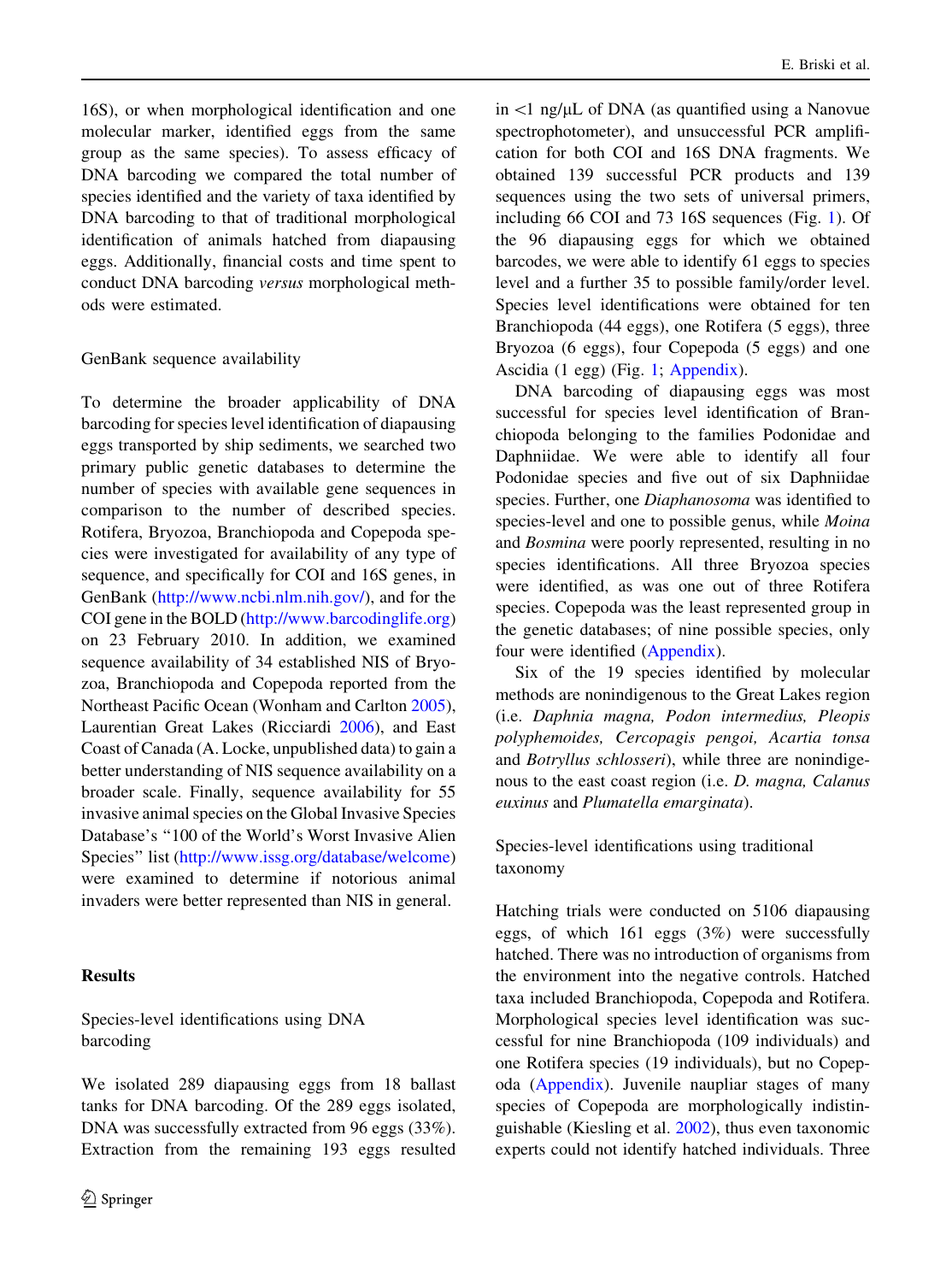of the 10 species identified morphologically were nonindigenous to the Great Lakes region (i.e. D. magna, P. intermedius and P. polyphemoides), and one was nonindigenous to the east coast region (i.e. D. magna).

Confirmation of species identifications and efficacy of DNA barcoding

Of 61 species level identifications by DNA barcoding, 48 were confirmed by a second method: 30 confirmed by both morphological identification and another marker, 14 confirmed only by morphological identification and four confirmed only by another marker (Table 1). Thirteen additional sequences resulted in a species level identification, but were not confirmed by a second method. Forty-four sequences had identification matches between 79 and 95%, resulting in identification only to the possible family/order level (Fig. [1](#page-3-0); [Appendix\)](#page-9-0). One 16S sequence had an identification match of 99%, but still resulted in only genus level identification as the GenBank reference sequence was only identified to the genus level itself ([Appendix](#page-9-0)). Species level identifications were entirely consistent between methodologies.

Comparison of DNA barcoding and morphological methods revealed that DNA barcoding resolved a greater number of species. While nine Branchiopoda (D. mendotae, D. parvula, D. magna, D. pulex, D. galeata, Diaphanosoma brachyurum, P. intermedius, P. polyphemoides and Evadne normanni) and one Rotifera (Brachionus calyciflorus) were identified by both methods, nine species could be identified only by DNA barcodes: four Copepoda (Leptodiaptomus siciloides, A. tonsa, Eurytemora affinis and C. euxius), one Branchiopoda (C. pengoi), three Bryozoa (P. emarginata, P. reticulata and P. casmiana) and one Ascidia (B. schlosseri) (Fig. [3](#page-7-0); [Appendix](#page-9-0)). The success of DNA barcoding identification (19 species) was nearly double that of traditional morphological methods (10 species) (Fig. [1](#page-3-0)). Further, estimated costs (supplies and labour) and time spent on molecular identification using both markers (unsuccessful tries included) were approximately \$1800 (CND) and 72 h, respectively, versus approximately \$2600 (CND) and 300 h for morphological identification.

## GenBank sequence availability

Our inspection of two public databases revealed the availability of COI and/or 16S sequences for 102, 176, 488 and 416 species for Rotifera, Bryozoa, Branchiopoda and Copepoda, respectively (Table [2,](#page-7-0) consulted 23 Feb 2010). This represents  $\sim$  5, 3.5, 54 and 3.5% of described Rotifera, Bryozoa, Branchiopoda and Copepoda species, respectively (Ruppert et al. [2004;](#page-15-0) BOLD [\(http://www.barcodinglife.org](http://www.barcodinglife.org)), consulted 23 Feb 2010) (Table [2\)](#page-7-0). However, searching for COI and 16S sequences of NIS of Bryozoa, Branchiopoda and Copepoda established in the Northeast Pacific Ocean, the Laurentian Great Lakes, and East Coast of Canada resolved available sequences for 7 (44%), 7 (44%) and 2 (100%) species, respectively (Table [3\)](#page-8-0). Of the 55 worst invasive animals reported in the Global Invasive Species

| Primary marker | Secondary confirmation | <b>Branchiopoda</b> | Copepoda | Rotifera | Ascidia | <b>Bryozoa</b> | Total |
|----------------|------------------------|---------------------|----------|----------|---------|----------------|-------|
| COI            | 16S and morphological  | 25                  |          |          |         | O              | 30    |
|                | Morphological          |                     |          |          |         |                |       |
|                | 16S                    |                     |          |          |         | 0              |       |
|                | No extra confirmation  |                     |          |          |         | $_{0}$         |       |
| 16S            | Morphological          | 12                  |          |          |         | $_{0}$         |       |
|                | No extra confirmation  |                     |          |          |         | o              |       |
|                | Total                  | 44                  |          |          |         |                | 61    |

Table 1 List of taxa identified by DNA barcoding using mitochondrial genes COI and 16S

Species level identifications were considered accurate if the two genes gave the same results and/or were verified by morphological identification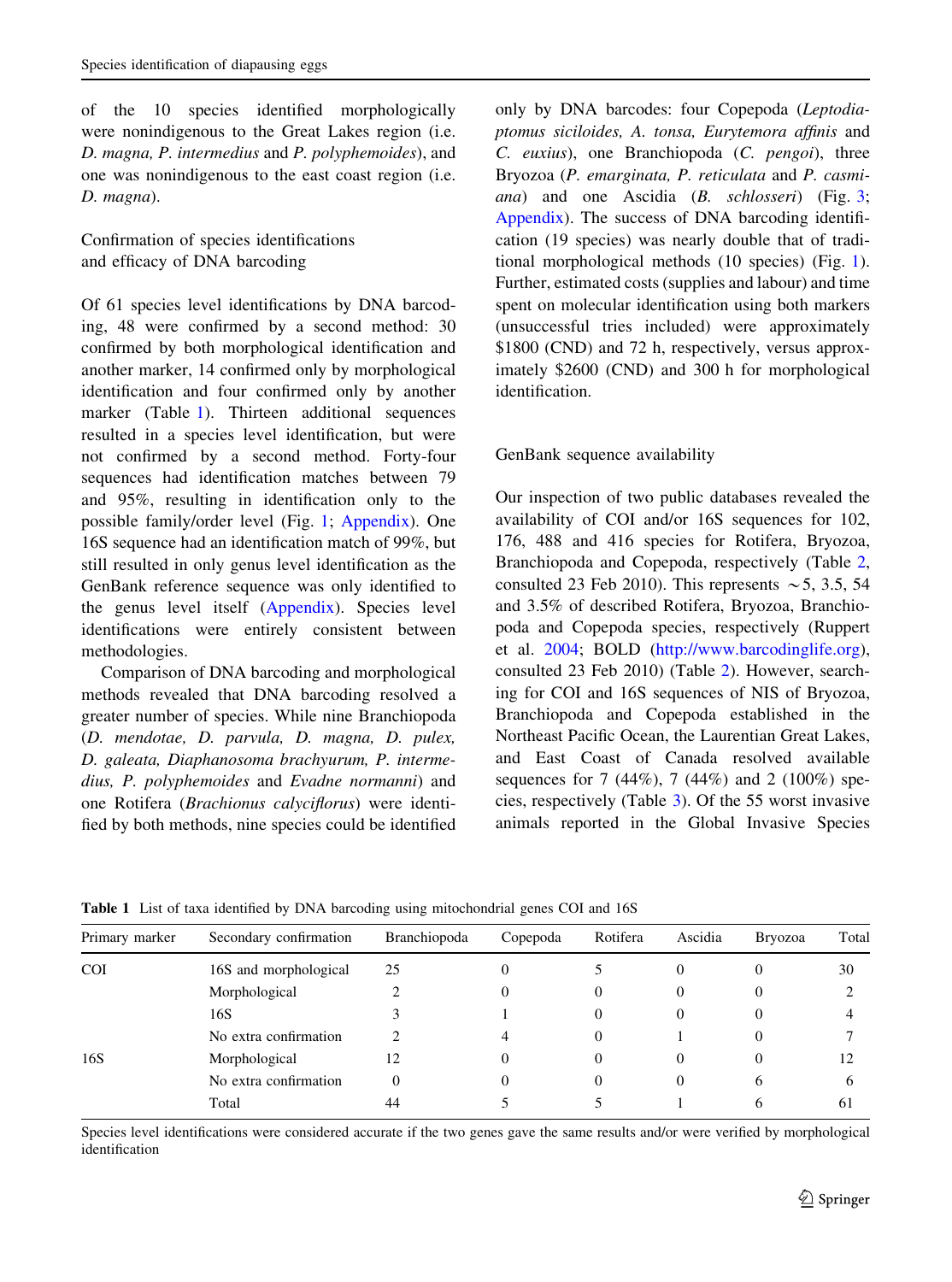<span id="page-7-0"></span>

Fig. 3 Number of species identified using DNA barcodes from diapausing eggs (gray bars), and morphological identification of hatched animals (black bar)

Database, 52 (94%) had COI and/or 16S sequences available.

## **Discussion**

Results from this study indicate that DNA barcoding resolved nearly double the number of species identified by traditional morphological taxonomy (19 vs. 10), and was suitable for a wide range of taxa, including Branchiopoda, Copepoda, Rotifera, Bryozoa and Ascidia. Branchiopoda and Copepoda were respectively the best and worst represented groups in genetic databases. Nevertheless, notorious invaders were well represented, making high priority NIS

Table 2 Number of described species of Rotifera, Bryozoa, Branchiopoda and Copepoda compared to the number of species for which gene sequences are available in two public

detectable. Of the 96 diapausing eggs for which we obtained barcodes, we were able to identify 64% to species level and a further 36% to possible family/ order level.

Correct identification of species is essential to invasion biology, yet identification of morphologically cryptic species and those which are present as diapausing eggs remains a major challenge. Challenges associated with morphological identification of sub-adult stages render molecular genetic analyses particularly advantageous (Hebert et al. [2003](#page-15-0)), though accuracy of the method for many taxonomic groups has yet to be demonstrated. For example, Schubart et al. [\(2008](#page-15-0)) reported the same COI sequence for two genera of freshwater crabs, while Bucklin et al. ([2003\)](#page-14-0) and Costa et al. ([2007\)](#page-14-0) reported a 'barcoding gap' for species of Copepoda, Cladocera and Amphipoda. We tested DNA barcoding accuracy for taxa of interest by direct comparison of DNA barcoding results using two gene markers to each other, and by comparison of DNA barcoding and morphological identification results. We found no disagreement among the three methodologies. DNA barcoding using mitochondrial COI and16S genes provides a rapid, accurate method for identification of species from diapausing eggs, and overcomes several problems posed by traditional morphological identification. Even though morphological identification showed the same accuracy as molecular, we estimated that DNA barcoding method is at least  $4\times$ times faster and 30% cheaper than morphological

databases: GenBank (<http://blast.ncbi.nlm.nih.gov/Blast.cgi>) and BOLD (<http://www.barcodinglife.org>)

| Taxa                | Number of                  | GenBank                                 |                                        |                                                  | <b>BOLD</b>                            | Total number of                                               |
|---------------------|----------------------------|-----------------------------------------|----------------------------------------|--------------------------------------------------|----------------------------------------|---------------------------------------------------------------|
|                     | described<br>species       | Number of<br>species<br>(all sequences) | Number of<br>species<br>(COI sequence) | Number of<br>species<br>$(16S \text{ sequence})$ | Number of<br>species<br>(COI sequence) | distinct species<br>from GenBank<br>and BOLD<br>$(COI + 16S)$ |
| Rotifera            | $\sim$ 2.000 <sup>a</sup>  | 205                                     | 78                                     | 33                                               | 34                                     | 102                                                           |
| <b>Bryozoa</b>      | $\sim$ 5,000 <sup>a</sup>  | 239                                     | 76                                     | 103                                              | 20                                     | 176                                                           |
| <b>Branchiopoda</b> | $\sim$ 900 <sup>b</sup>    | 582                                     | 364                                    | 230                                              | 374                                    | 488                                                           |
| Copepoda            | $\sim$ 12.000 <sup>a</sup> | 598                                     | 256                                    | 123                                              | 296                                    | 416                                                           |
|                     |                            |                                         |                                        |                                                  |                                        |                                                               |

Comparison was conducted 23 Feb 2010

Ruppert et al. [2004](#page-15-0)

<sup>b</sup> BOLD (<http://www.barcodinglife.org>); consulted 23 Feb 2010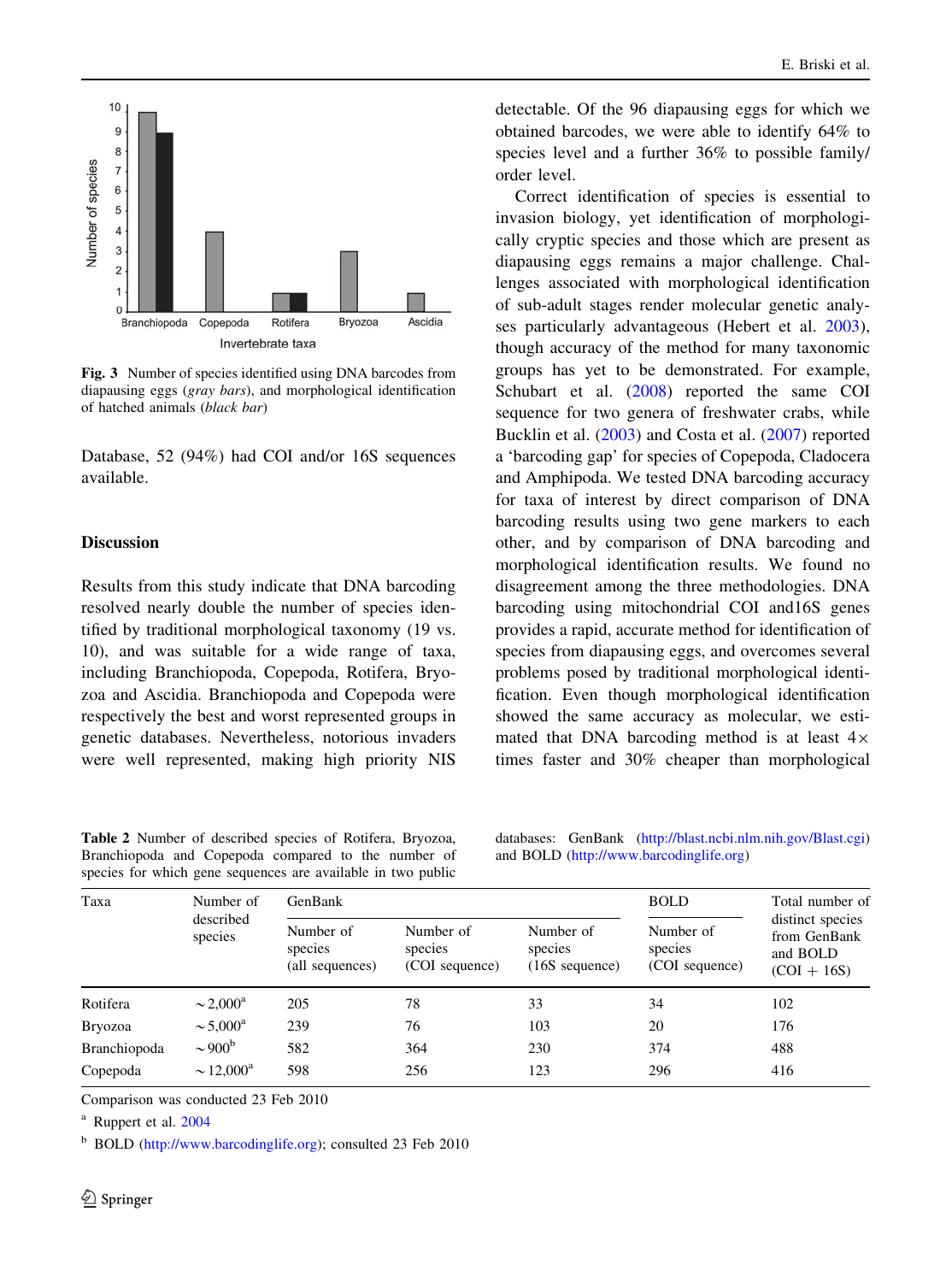<span id="page-8-0"></span>

| Species identification of diapausing eggs |  |  |  |
|-------------------------------------------|--|--|--|
|-------------------------------------------|--|--|--|

| aquatic NIS recorded in the North Pacific Ocean, the Laurentian Great Lakes and the East Coast of Canada and the 55 worst animal | .<br>.<br>.<br>. |
|----------------------------------------------------------------------------------------------------------------------------------|------------------|
|                                                                                                                                  |                  |
| ה המד                                                                                                                            |                  |
| $\sim$ 100 del 20 he $\sim$                                                                                                      |                  |
|                                                                                                                                  |                  |
| r concu                                                                                                                          |                  |
|                                                                                                                                  |                  |
| $\frac{1}{2}$                                                                                                                    | <br> <br> <br>   |
|                                                                                                                                  |                  |
|                                                                                                                                  |                  |
|                                                                                                                                  |                  |
|                                                                                                                                  |                  |
|                                                                                                                                  |                  |
|                                                                                                                                  |                  |
| GenBank (http://blast.ncbi.nlm.nih.gov/Blast.cgi) and BOLD (http://                                                              |                  |
|                                                                                                                                  |                  |
|                                                                                                                                  |                  |
|                                                                                                                                  |                  |
|                                                                                                                                  |                  |
|                                                                                                                                  |                  |
|                                                                                                                                  |                  |
|                                                                                                                                  | - 1<br>1         |
|                                                                                                                                  |                  |
|                                                                                                                                  |                  |
|                                                                                                                                  |                  |
|                                                                                                                                  |                  |
| $\frac{1}{2}$                                                                                                                    |                  |
|                                                                                                                                  |                  |
|                                                                                                                                  |                  |
|                                                                                                                                  |                  |
|                                                                                                                                  | l                |

| invaders globally in two public databases: GenBank (http://blast.ncbi.nlm.nih.gov/Blast.cgi) and BOLD (http://www.barcodinglife.org); consulted 23 Feb 2010 | Number of NIS | GenBank                              |                                     |                                     | <b>BOLD</b>                         |                                                |
|-------------------------------------------------------------------------------------------------------------------------------------------------------------|---------------|--------------------------------------|-------------------------------------|-------------------------------------|-------------------------------------|------------------------------------------------|
| Region                                                                                                                                                      |               |                                      |                                     |                                     |                                     | Total number of distinct                       |
|                                                                                                                                                             |               | Number of species<br>(all sequences) | Number of species<br>(COI sequence) | Number of species<br>(16S sequence) | Number of species<br>(COI sequence) | and BOLD $(COI + 16S)$<br>species from GenBank |
| Northeast Pacific Ocean <sup>a</sup>                                                                                                                        |               |                                      |                                     |                                     |                                     |                                                |
| Laurentian Great Lakes <sup>b</sup>                                                                                                                         |               |                                      |                                     |                                     |                                     |                                                |
| East Coast of Canada <sup>c</sup>                                                                                                                           |               |                                      |                                     |                                     |                                     |                                                |
| Total                                                                                                                                                       | 34            |                                      |                                     |                                     |                                     |                                                |
| 55 worst animal invaders <sup>d</sup>                                                                                                                       |               |                                      |                                     |                                     |                                     |                                                |
| Womham and Carlton (2005)                                                                                                                                   |               |                                      |                                     |                                     |                                     |                                                |
| <sup>b</sup> Ricciardi (2006)                                                                                                                               |               |                                      |                                     |                                     |                                     |                                                |

<sup>d</sup> "100 of the World's Worst Invasive Alien Species" reported on Global Invasive Species Database ''100 of the World's Worst Invasive Alien Species'' reported on Global Invasive Species Database (http://www.issg.org/database/welcome/) ([http://www.issg.org/database/welcome/\)](http://www.issg.org/database/welcome/) <sup>2</sup> Locke (unpublished data) Locke (unpublished data)

identification (not including initial equipment costs). Furthermore, notorious invaders such as C. pengoi and B. schlosseri were identified only by the molecular method. We found DNA barcoding was suitable for a range of taxa, including Branchiopoda, Copepoda, Rotifera, Bryozoa and Ascidia.

By using both markers for each individual egg, and two public databases––GenBank and BOLD––we obtained more sequences and increased the chance of a sequence match, thereby providing higher confidence in identifications. Branchiopoda were the best resolved taxa, possibly due to the fact that about 54% of the species in this group are represented in public genetic databases. In addition, the genus Daphnia–– which represents 13% of Branchiopoda taxa (Forró et al. [2008\)](#page-14-0)––are used as model organisms for genomics [\(http://wfleabase.org/](http://wfleabase.org/)) and evolutionary studies (e.g. Hebert et al. [2002\)](#page-14-0). Conversely, only 3.5% of Copepoda have been entered into genetic databases, limiting the current utility of molecular identification methodologies for a group notorious for difficult taxonomic identification (Rombouts et al. [2009\)](#page-15-0). Given morphologically indistinguishable immature stages in this order (Kiesling et al. [2002](#page-15-0)), augmentation of sequence databases may prove particularly useful for identification of Copepoda in the future.

Unbalanced representation of taxa in sequence databases has been observed by other scientists. Puillandre et al. [\(2009](#page-15-0)) reported that sequence availability for marine gastropods is low, with only 4% of taxa identified to species level. Conversely, Wong and Hanner ([2008\)](#page-15-0) obtained 99% species identifications for market seafood. Though DNA databases are undergoing continual and rapid expansion, sequence availability for poorly studied taxa remains low compared to commercially important or otherwise better studied taxa. Despite this current limitation, identification of invasive species such as C. pengoi and B. schlosseri was successful. Sequences exist for 94% of the world's 55 worst invasive animals in the two explored genetic databases. As studies of population genetics of NIS are a major source for sequences, species with small, spatially restricted populations, and those that cause no discernible economical or ecological problems, are rarely studied. Because control and eradication of NIS is usually only possible at the earliest stages of invasion (Bax et al. [2001\)](#page-14-0), DNA barcoding may be especially useful for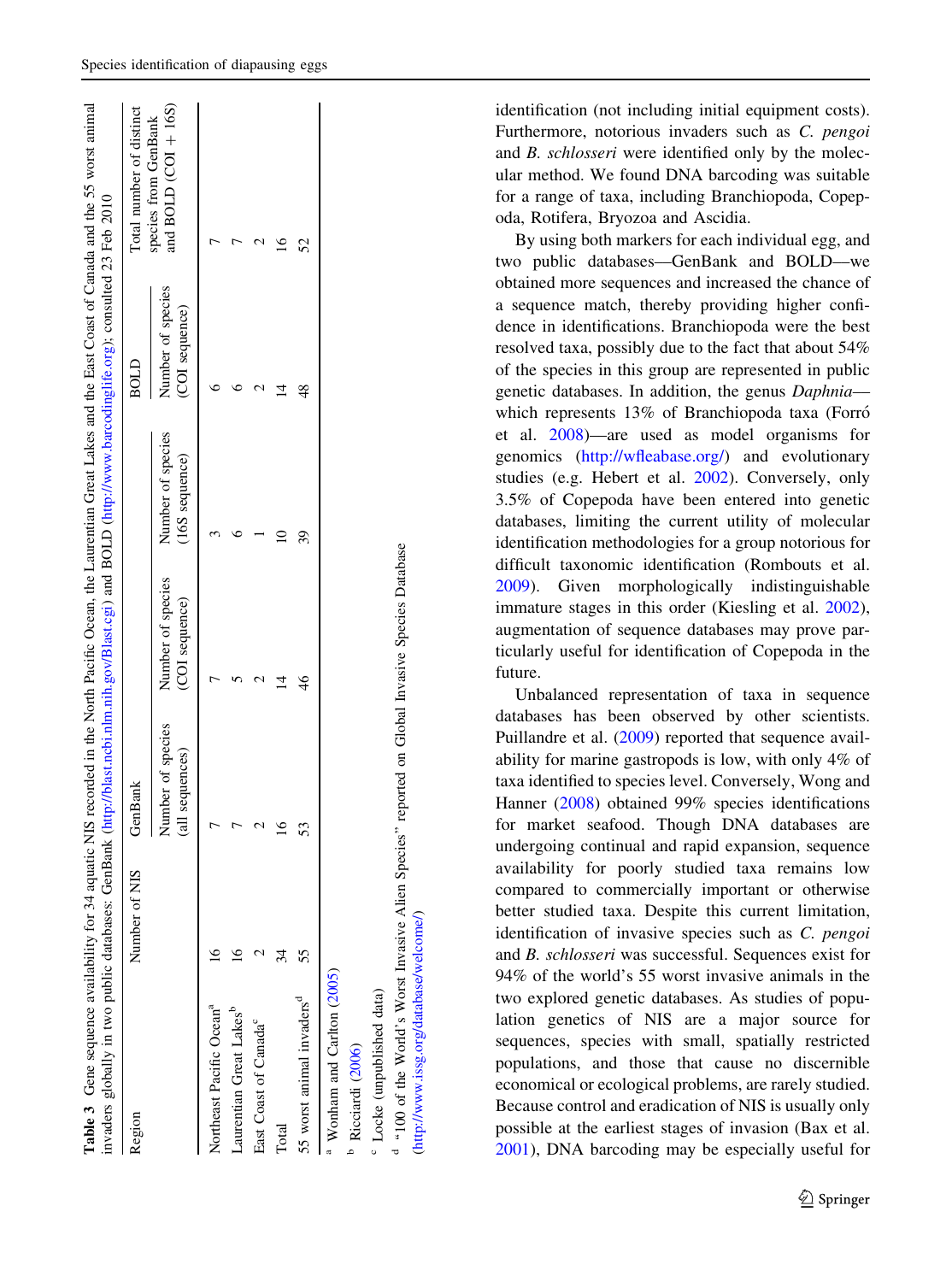E. Briski et al.

<span id="page-9-0"></span>management of notorious invaders which are already well represented in genetic databases. Presently, barcoding technology is being used to assay for presence of silver (Hypophthalmichthys molitrix) and bighead (*H. nobilis*) carp in waterways adjacent to Chicago, Illinois, as part of an early detection program to prevent spread to Lake Michigan.

Unsuccessful DNA extractions from 67% of eggs in our study were most likely due to the condition of eggs, as eggs that were visibly degraded never hatched. Previous testing of the HotSHOT method (Montero-Pau et al. [2008\)](#page-15-0) for DNA extraction success on freshly cultured Daphnia pulex eggs from our lab resulted in 96% success (E. Briski unpublished data) with similar observations reported by Montero-Pau et al. ([2008\)](#page-15-0) for diapausing eggs of Rotifera, Cladocera, Anostraca and Notostraca, indicating that our methodology was robust. Considering that diapausing eggs in this study were collected in ships' ballast tanks, degradation of eggs is common and faster than degradation of dormant eggs in natural habitats (E. Briski unpublished data). As universal COI and 16S primers amplify products of similar size, they can be considered a positive control for each other (Ivanova et al. [2007](#page-15-0)). Failed amplification of one primer can be attributed to primer mismatch. In cases where both markers failed, there is a distinct possibility that the DNA template was degraded (Ivanova et al. [2007\)](#page-15-0). This phenomenon provides possible insight into the viability of diapausing eggs. In our case, 3% of the eggs hatched, while DNA was successfully extracted from 33% of eggs. While the percentage of eggs hatched in the laboratory likely underestimates the true viability of the eggs, the percentage of successful DNA extractions may overestimate viability. The physiology of dormant eggs is very complex, and hatch success depends on the degree of diapause termination, energy content of the eggs, number of non-viable embryos and environmental factors (Carvalho and Wolf [1989;](#page-14-0) Lavens and Sorgeloos [1996;](#page-15-0) Gilbert [2004;](#page-14-0) Pauwels et al. [2007;](#page-15-0) Briski et al. [2008\)](#page-14-0). As a result, many eggs will not hatch in the laboratory even under favourable conditions (Schwartz and Hebert [1987;](#page-15-0) Bailey et al. [2003\)](#page-14-0). In contrast, successful DNA extraction may overestimate viability if extraction methods are sensitive enough to amplify degraded DNA of non-viable eggs. Thus, the true viability of diapausing eggs recovered from sediments may be somewhere between the number of hatched individuals and the number of eggs from which DNA was successfully extracted. This information could prove useful to risk assessments, as diapausing eggs that are not viable do not constitute an invasion risk.

Aside from the fact that we found two public sequence databases underpopulated, DNA barcoding still yielded greater taxonomic identification capability than traditional morphological methods. The problem of underpopulated sequence databases is least acute for problematic NIS, which tend to be well represented in existing databases. As sequencing technology improves and DNA barcoding becomes more commonplace, we expect that DNA barcoding for species identifications will become routine for an ever increasing number of taxonomic groups.

Acknowledgments We thank the Shipping Federation of Canada and the multiple shipping companies that facilitated access to vessels, and our ballast sampling teams: C. van Overdijk, A.M. Weise, O. Casas-Monroy, N. Simard, J.-Y. Couture, M. Huot and Dr. C. McKindsey. We are grateful for taxonomic assistance from Drs. S.I. Dodson, J.R. Cordell and P. Hudson, and laboratory support from R. Tedla, S. Ross and H. Coker. Great thanks to Drs. Aibin Zhan and Francisco Sylvester for commenting on an early version of the manuscript. Comments from two anonymous reviewers are gratefully acknowledged. This research was supported by NSERC's Canadian Aquatic Invasive Species Network, Transport Canada, Fisheries and Oceans Canada, by NSERC Discovery Grants to MEC, SAB and HJM, and by a DFO Invasive Species Research Chair to HJM.

### Appendix

See Table [4](#page-10-0)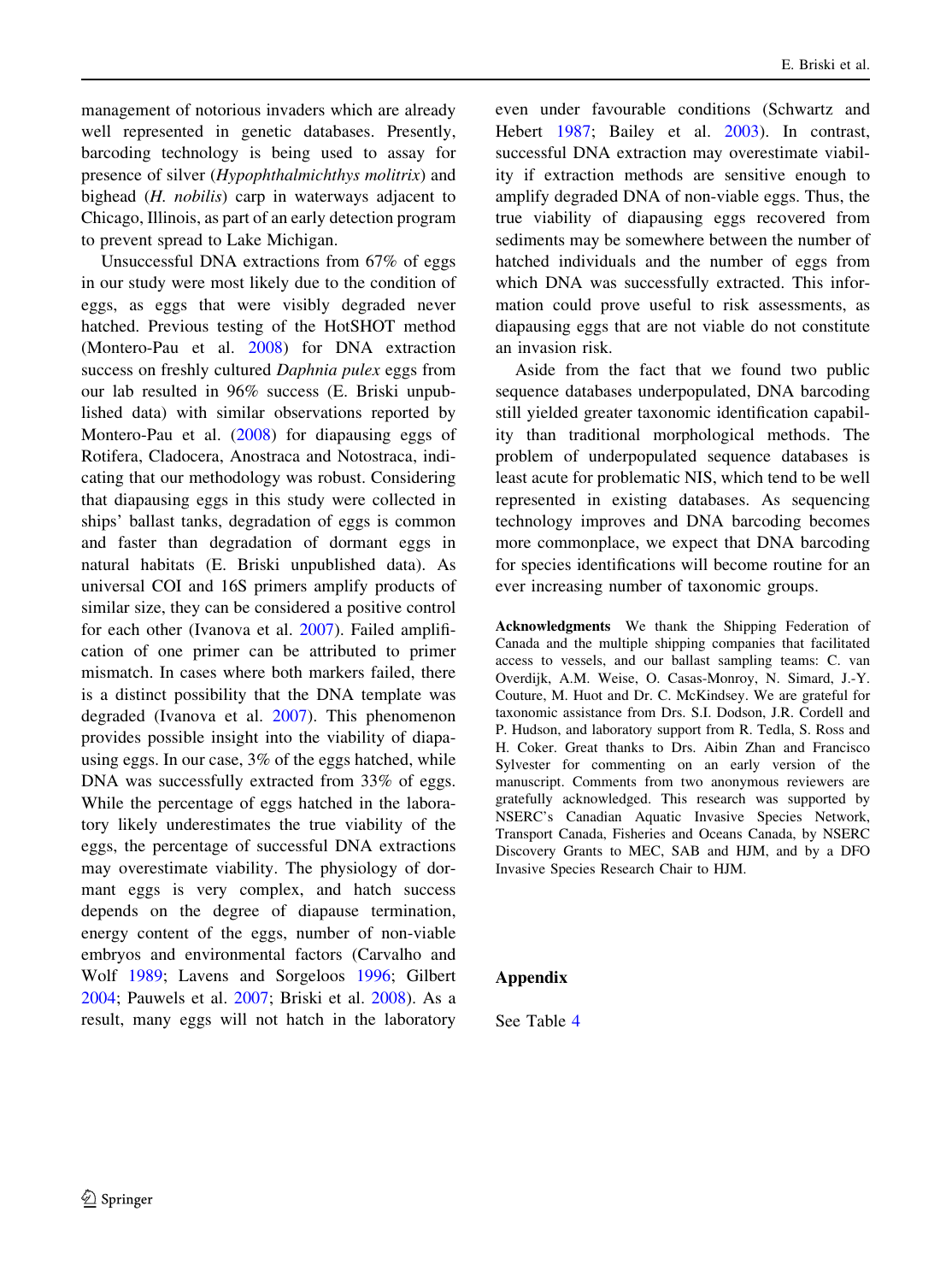<span id="page-10-0"></span>

|           | Table 4 List of species identified by morphological methods and DNA barcodes |         |                                                   |                   |                                |                   |                                   |                   |                   |          |
|-----------|------------------------------------------------------------------------------|---------|---------------------------------------------------|-------------------|--------------------------------|-------------------|-----------------------------------|-------------------|-------------------|----------|
| Ship $ID$ | Morphological identification of                                              |         | DNA barcoding identification of eggs <sup>b</sup> |                   |                                |                   |                                   |                   | GenBank accession |          |
|           | $\text{animals}^{\text{a}}$                                                  |         | <b>BOLD</b>                                       |                   | GenBank                        |                   |                                   |                   | number            |          |
|           | Organism                                                                     | #       | rganism<br>l ō                                    | COI %             | Organism                       | COI %             | Organism                          | $168~\%$          | g                 | 16S      |
| GL2       | Daphnia mendotae                                                             | 3       | Daphnia mendotae                                  | $\mathbf{5}$      | Daphnia mendotae               | $\mathbf{6}$      | Daphnia mendotae                  | $\mathbf{S}$      | GQ475272          | GQ343261 |
|           |                                                                              |         | Daphnia mendotae                                  | $\mathbf{9}$      | Daphnia mendotae               | $\mathbf{9}$      | Daphnia mendotae                  | $\mathbf{S}$      | GQ475273          | GQ343262 |
|           |                                                                              |         | Daphnia mendotae                                  | 99                | Daphnia mendotae               | 99                | Daphnia mendotae                  | $\mathbf{a}$      | GQ475274          | GQ343263 |
|           | Daphnia parvula                                                              | $\circ$ |                                                   |                   |                                |                   | Daphnia parvula                   | $\mathbf{a}$      |                   | GQ343264 |
|           |                                                                              |         |                                                   |                   |                                |                   | Daphnia parvula                   | $\mathbf{S}$      |                   | GQ343265 |
|           |                                                                              |         |                                                   |                   |                                |                   | Daphnia parvula                   | $\delta$          |                   | GQ343266 |
|           |                                                                              |         |                                                   |                   |                                |                   | Daphnia parvula                   | $\mathbf{5}$      |                   | GQ343267 |
|           |                                                                              |         |                                                   |                   |                                |                   | Daphnia parvula                   | $\mathbf{g}$      |                   | GQ343268 |
|           |                                                                              |         |                                                   |                   |                                |                   | Daphnia parvula                   | $\frac{8}{100}$   |                   | GQ343269 |
| GL3       | Brachionus calyciflorus                                                      | Γ       | rachionus calyciflorus 99<br>Ñ                    |                   | Brachionus calyciflorus 99     |                   | Brachionus calyciflorus           | $\overline{100}$  | GQ475275          | GQ343270 |
|           |                                                                              |         | Brachionus calyciflorus                           | $\boldsymbol{90}$ | <b>Brachionus</b> calyciflorus | $\boldsymbol{90}$ | <b>Brachionus</b> calyciflorus    | 98                | GQ475276          | GQ343273 |
|           | Diaphanosoma brachyurum                                                      | 3       |                                                   |                   |                                |                   | Diaphanosoma brachyurum           | $\mathbf{g}$      |                   | GQ343272 |
|           |                                                                              |         |                                                   |                   |                                |                   | Diaphanosoma brachyurum           | $\overline{5}$    |                   |          |
|           | Daphnia parvula                                                              | $\circ$ |                                                   |                   |                                |                   | Daphnia parvula                   | $\frac{8}{100}$   |                   | GQ343271 |
| GL4       | Daphnia magna                                                                | 45      | Daphnia magna                                     | $\overline{100}$  | Daphnia magna                  | $\mathbf{5}$      | Daphnia magna                     | $\boldsymbol{98}$ | GQ457315          | GQ343274 |
|           |                                                                              |         |                                                   |                   |                                |                   | Moina sp.                         | 95                |                   |          |
|           |                                                                              |         |                                                   |                   |                                |                   | Moina sp.                         | 95                |                   |          |
|           |                                                                              |         |                                                   |                   |                                |                   | Moina sp.                         | 95                |                   |          |
|           |                                                                              |         |                                                   |                   |                                |                   | Moina sp.                         | 95                |                   |          |
|           |                                                                              |         | Moina cf micrura <sup>c</sup>                     | 86                | Moina of micrura <sup>c</sup>  | 86                | Bosmina longirostris <sup>c</sup> | 85                |                   |          |
|           |                                                                              |         | Moina cf micrura <sup>c</sup>                     | 86                | Moina of micrura <sup>c</sup>  | 86                | Bosmina longirostris <sup>c</sup> | 85                |                   |          |
|           |                                                                              |         | Moina cf micrura <sup>c</sup>                     | 86                | Moina cf micrura <sup>c</sup>  | 86                | Bosmina longirostris <sup>c</sup> | 83                |                   |          |
|           |                                                                              |         | Moina cf micrura <sup>c</sup>                     | 86                | Moina of micrura <sup>c</sup>  | 86                | Bosmina longirostris <sup>c</sup> | 83                |                   |          |
|           |                                                                              |         | Moina cf micrura <sup>c</sup>                     | 86                | Moina of micrura <sup>c</sup>  | 86                | Bosmina longirostris <sup>c</sup> | 84                |                   |          |
|           |                                                                              |         | Moina cf micrura <sup>c</sup>                     | 86                | Moina cf micrura <sup>c</sup>  | 86                | Bosmina longirostris <sup>c</sup> | 84                |                   |          |
|           |                                                                              |         | Moina cf micrura <sup>c</sup>                     | 86                | Moina cf micrura <sup>c</sup>  | 86                | Bosmina longirostris <sup>c</sup> | 84                |                   |          |
|           |                                                                              |         | Moina cf micrura <sup>c</sup>                     | 86                | Moina of micrura <sup>c</sup>  | 86                | Bosmina longirostris <sup>c</sup> | 85                |                   |          |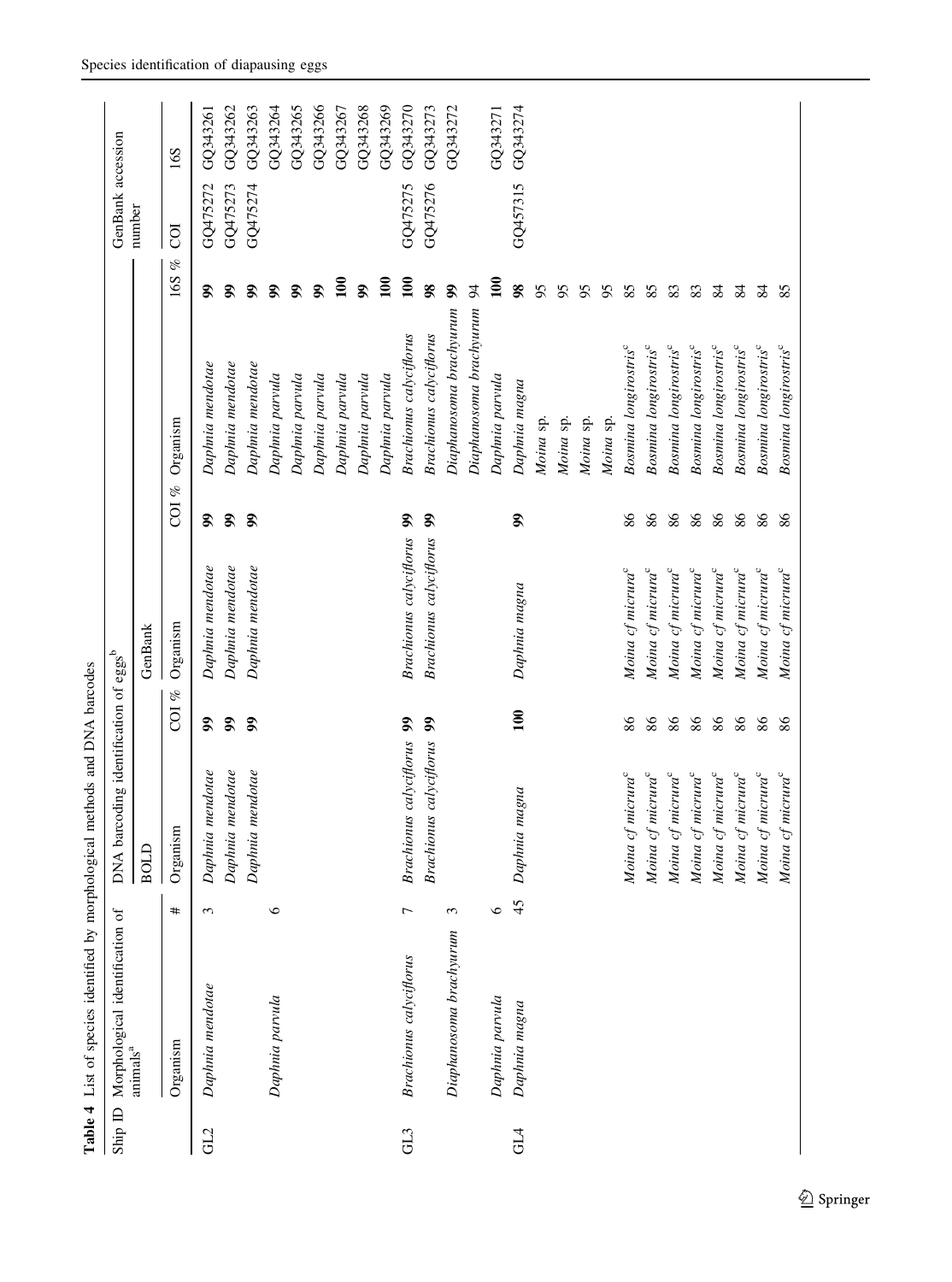|           | Table 4 continued               |            |                                                   |                            |                               |                            |                                   |                            |                   |          |
|-----------|---------------------------------|------------|---------------------------------------------------|----------------------------|-------------------------------|----------------------------|-----------------------------------|----------------------------|-------------------|----------|
| Ship $ID$ | Morphological identification of |            | DNA barcoding identification of eggs <sup>b</sup> |                            |                               |                            |                                   |                            | GenBank accession |          |
|           | $\text{animals}^\text{a}$       |            | <b>BOLD</b>                                       |                            | GenBank                       |                            |                                   |                            | number            |          |
|           | Organism                        | $\ddagger$ | Organism                                          | $\mathcal{C}$<br>g         | Organism                      | $\mathscr{C}$<br>g         | Organism                          | $\mathscr{C}$<br>16S       | ā                 | 16S      |
|           |                                 |            | Moina cf micrura <sup>c</sup>                     | 86                         | Moina cf micrura <sup>c</sup> | 86                         | Bosmina longirostris <sup>c</sup> | 85                         |                   |          |
|           |                                 |            | Moina cf micrura                                  | 86                         | Moina cf micrura              | 86                         |                                   |                            |                   |          |
|           |                                 |            | Moina cf micrura                                  | 86                         | Moina cf micrura              | 86                         |                                   |                            |                   |          |
|           |                                 |            | Moina cf micrura                                  | 86                         | Moina cf micrura              | $85$                       |                                   |                            |                   |          |
|           |                                 |            | Moina cf micrura                                  | 86                         | Moina of micrura              | 86                         |                                   |                            |                   |          |
| GL5       | Daphnia pulex                   | ω          | Daphnia pulex                                     | இ                          | Daphnia pulex                 | $\mathbf{g}$               | Daphnia pulex                     | S)                         | GQ475277          | GQ343275 |
| GL8       | Podon intermedius               |            | Podon intermedius                                 | $\mathbf{a}$               | Podon intermedius             | இ                          | Podon intermedius                 | $\mathbf{a}$               | GQ475278          | GQ343276 |
|           |                                 |            |                                                   |                            |                               |                            | Plumatella emarginata             | $\mathbf{g}$               |                   | GQ343277 |
|           | Calanoida copepod nauplii       | ৩          | Leptodiaptomus siciloides                         | 98                         | Leptodiaptomus siciloides     | $\boldsymbol{3}$           |                                   |                            | GQ466409          |          |
| GL10      | Pleopis polyphemoides           |            | Pleopis polyphemoides                             | $\boldsymbol{\mathcal{S}}$ | Pleopis polyphemoides         | $\boldsymbol{\mathcal{S}}$ | Pleopis polyphemoides 100         |                            | GQ475279          | GQ343278 |
|           | Daphnia pulex                   | $\circ$    | Daphnia pulex                                     | $\mathbf{g}$               | Daphnia pulex                 | 100                        | Daphnia pulex                     | $\mathbf{a}$               | GQ466410          | GQ343279 |
|           |                                 |            | Cercopagis pengoi                                 | $\mathbf{a}$               | Cercopagis pengoi             | $\mathbf{100}$             | Cercopagis pengoi                 | $\mathbf{S}$               | GQ466411          | GQ343280 |
|           |                                 |            | Cercopagis pengoi                                 | $\boldsymbol{8}$           | Cercopagis pengoi             | $\boldsymbol{98}$          | Cercopagis pengoi                 | g                          | GQ466412          | GQ343281 |
|           |                                 |            |                                                   |                            |                               |                            | Bosmina fatalis                   | 86                         |                   |          |
|           |                                 |            |                                                   |                            |                               |                            | <b>Bosmina</b> fatalis            | 86                         |                   |          |
|           |                                 |            |                                                   |                            |                               |                            | Moina cf micrura                  | $88$                       |                   |          |
|           |                                 |            |                                                   |                            |                               |                            | Moina cf micrura                  | $88$                       |                   |          |
| GL13      | Daphnia magna                   | 20         | Daphnia magna                                     | $\mathbf{S}$               | Daphnia magna                 | $\mathbf{S}$               | Daphnia magna                     | 98                         | GQ457316          | GQ343282 |
|           |                                 |            | Daphnia magna                                     | $\mathbf{10}$              | Daphnia magna                 | S,                         | Daphnia magna                     | $\boldsymbol{\mathcal{S}}$ | GQ457317          | GQ343283 |
|           |                                 |            | Daphnia magna                                     | $\mathbf{a}$               | Daphnia magna                 | $\mathbf{g}$               | Daphnia magna                     | $98$                       | GQ457318          | GQ343284 |
|           |                                 |            | Daphnia magna                                     | $\mathbf{a}$               | Daphnia magna                 | $\mathbf{100}$             | Daphnia magna                     | $98$                       | GQ457319          | GQ343285 |
|           |                                 |            | Daphnia magna                                     | $\mathbf{10}$              | Daphnia magna                 | $\boldsymbol{\mathsf{S}}$  | Daphnia magna                     | $\boldsymbol{98}$          | GQ457320          | GQ343286 |
|           |                                 |            | Daphnia magna                                     | $\mathbf{g}$               | Daphnia magna                 | <b>వి</b>                  | Daphnia magna                     | $\boldsymbol{98}$          | GQ457321          | GQ343287 |
|           |                                 |            | Daphnia magna                                     | $\mathbf{10}$              | Daphnia magna                 |                            | Daphnia magna                     | $\boldsymbol{\mathcal{S}}$ | GQ457322          | GQ343288 |
|           |                                 |            | Daphnia magna                                     | $\mathbf{a}$               | Daphnia magna                 | <b>9 కి</b>                | Daphnia magna                     | $98$                       | GQ457323          | GQ343289 |
|           |                                 |            | Daphnia magna                                     | $\epsilon$                 | Daphnia magna                 |                            | Daphnia magna                     | $\mathbf{S}$               | GQ457324          | GQ343290 |
|           |                                 |            | Daphnia magna                                     | $\mathbf{0}$               | Daphnia magna                 | $\mathbf{a}$               | Daphnia magna                     | $\boldsymbol{8}$           | GQ457325          | GQ343291 |
|           |                                 |            | Daphnia magna                                     | $\mathbf{S}$               | Daphnia magna                 | $\boldsymbol{\mathsf{S}}$  | Daphnia magna                     | $\mathbf{\hat{z}}$         | GQ457326          | GQ343292 |
|           |                                 |            | Daphnia magna                                     | $\mathbf{a}$               | Daphnia magna                 | இ                          | Daphnia magna                     | $\mathbf{a}$               | GQ457327          | GQ343293 |

 $\underline{\textcircled{\tiny 2}}$  Springer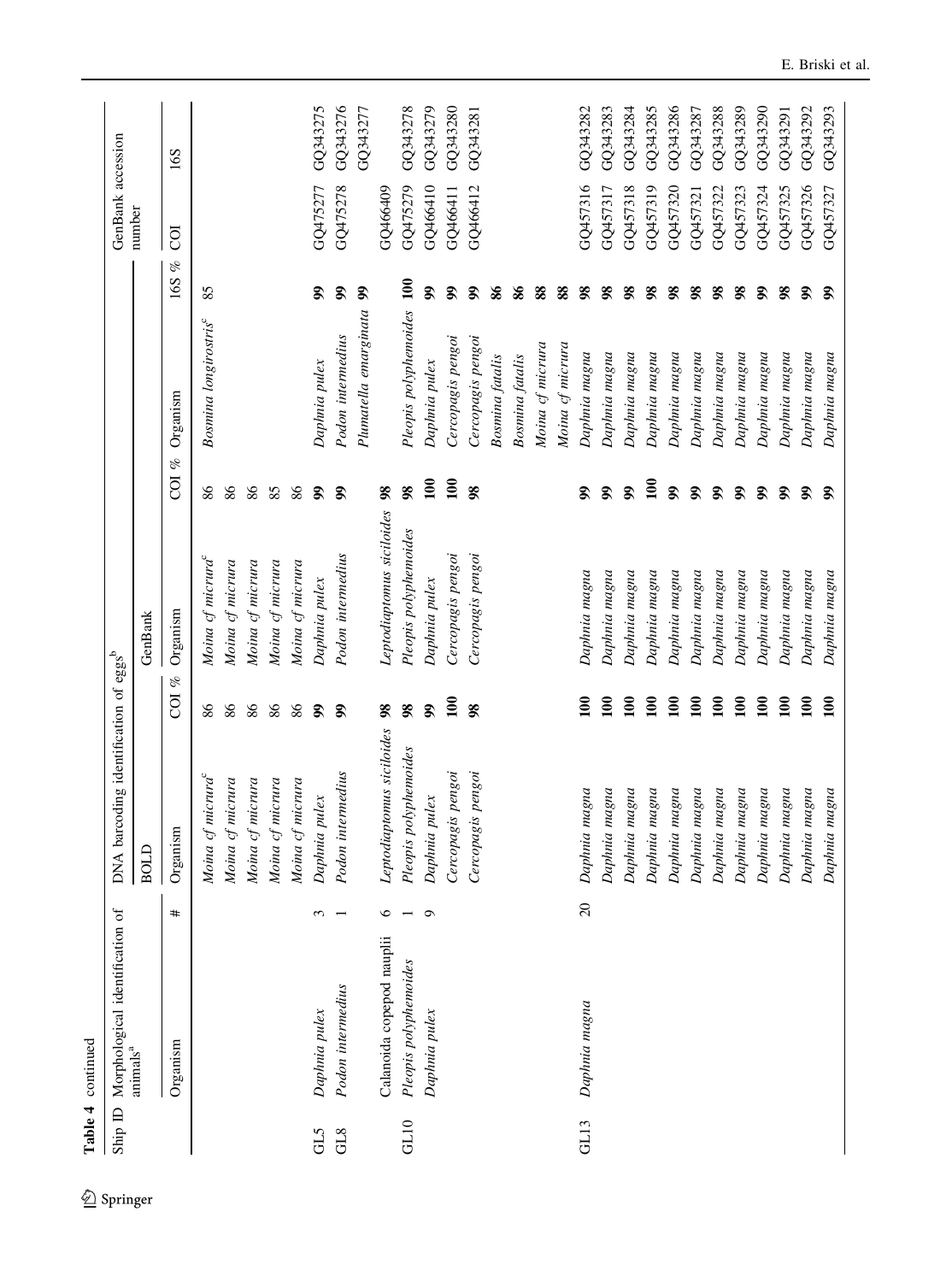|                  | Table 4 continued               |                |                                                   |                            |                                 |                 |                            |                            |                   |          |
|------------------|---------------------------------|----------------|---------------------------------------------------|----------------------------|---------------------------------|-----------------|----------------------------|----------------------------|-------------------|----------|
| Ship $ID$        | Morphological identification of |                | DNA barcoding identification of eggs <sup>b</sup> |                            |                                 |                 |                            |                            | GenBank accession |          |
|                  | $\text{animals}^{\text{a}}$     |                | <b>BOLD</b>                                       |                            | GenBank                         |                 |                            |                            | number            |          |
|                  | Organism                        | #              | $\rm{Organism}$<br>$\mathbf{I}$                   | $\mathscr{C}$<br><b>CO</b> | Organism                        | COI %           | Organism                   | $\mathscr{C}$<br>16S       | <b>SO</b>         | 16S      |
|                  |                                 |                | Daphnia magna                                     | $\overline{100}$           | Daphnia magna                   | $\mathbf{a}$    | Daphnia magna              | S)                         | GQ457328          | GQ343294 |
|                  |                                 |                | Daphnia magna                                     | 100                        | Daphnia magna                   | $\mathbf{g}$    |                            |                            | GQ457329          |          |
|                  |                                 |                | Daphnia magna                                     | 100                        | Daphnia magna                   | $\mathbf{g}$    |                            |                            | GQ457330          |          |
|                  | <b>Brachionus</b> calyciflorus  | 4              | Brachionus calyciflorus                           | $\mathbf{g}$               | <b>Brachionus</b> calyciflorus  | 98              | Brachionus calyciflorus    | $\boldsymbol{8}$           | GQ466413          | GQ466404 |
|                  |                                 |                |                                                   |                            |                                 |                 | <b>Brachionus</b> rubens   | 86                         |                   |          |
|                  |                                 |                |                                                   |                            |                                 |                 | <b>Brachionus</b> rubens   | 87                         |                   |          |
| GL14             |                                 |                |                                                   |                            |                                 |                 | Plumatella reticulata      | $98$                       |                   | GQ343295 |
|                  |                                 |                |                                                   |                            |                                 |                 | Plumatella emarginata      | $\mathbf{g}$               |                   | GQ343296 |
|                  |                                 |                |                                                   |                            |                                 |                 | Plumatella casmiana        | $\frac{8}{100}$            |                   | GQ343297 |
|                  |                                 |                | Botryllus schlosseri                              | S)                         | Botryllus schlosseri            | g)              |                            |                            | GQ457331          |          |
| GL15             | <b>Brachionus</b> calyciflorus  | 2              | <b>Brachionus</b> calyciflorus                    | $\mathbf{g}$               | <b>Brachionus</b> calyciflorus  | இ               | Brachionus calyciflorus 99 |                            | GQ466414          | GQ466405 |
|                  | Calanoida copepod nauplii       | 4              | Eurytemora affinis <sup>d</sup>                   | 86                         | Boeckella meteoris <sup>d</sup> | 84              |                            |                            |                   |          |
| GL16             |                                 |                | Diaphanosoma brachyurum <sup>d</sup>              | $\overline{100}$           | Diaphanosoma sp. <sup>d</sup>   | $\overline{5}$  |                            |                            | GQ924683          |          |
|                  |                                 |                | Diaphanosoma brachyurum <sup>d</sup>              | $\overline{100}$           | Diaphanosoma sp. <sup>d</sup>   | $\overline{5}$  |                            |                            | GQ924684          |          |
| GL17             | Daphnia galeata                 | $\overline{ }$ | Daphnia galeata                                   | $\overline{100}$           | Daphnia galeata                 | $\mathbf{g}$    | Daphnia galeata            | S)                         | GQ457332          | GQ466407 |
|                  |                                 |                |                                                   |                            |                                 |                 | Daphnia sp.                | $\mathbf{g}$               |                   | GQ343298 |
|                  | <b>Brachionus</b> calyciflorus  | $\circ$        | rachionus calyciflorus<br>m                       | $\boldsymbol{8}$           | Brachionus calyciflorus 98      |                 | Brachionus calyciflorus 99 |                            | GQ466415          | GQ466406 |
|                  |                                 |                | Brachionus calyciflorus                           | $\overline{5}$             | <b>Brachionus</b> calyciflorus  | $\overline{5}$  |                            |                            |                   |          |
| GL21             |                                 |                | Cercopagis pengoi                                 | 100                        | Cercopagis pengoi               | $\mathbf{a}$    | Cercopagis pengoi          | $\mathbf{g}$               | GQ466416          | GQ343299 |
| GL22             | Calanoida copepod nauplii       | ∞              | Acartia tonsa                                     | $\mathbf{a}$               | Acartia tonsa                   | $\frac{8}{100}$ | Acartia tonsa              | $\boldsymbol{98}$          | GQ466417          | GQ466408 |
|                  |                                 |                | Paraeuchaeta rubra <sup>d</sup>                   | 83                         | Boeckella meteoris <sup>d</sup> | 83              |                            |                            |                   |          |
|                  |                                 |                | Boeckella poopoensis <sup>d</sup>                 | 83                         | Boeckella meteoris <sup>d</sup> | 83              |                            |                            |                   |          |
| ECI              | Calanoida copepod nauplii       | $\mathbf{c}$   | Calanoida <sup>d</sup>                            | 89                         | Acartia hudsonica <sup>d</sup>  | $\mathcal{L}$   |                            |                            |                   |          |
|                  |                                 |                | Eurytemora affinis <sup>d</sup>                   | 82                         | Acartia tonsa <sup>d</sup>      | $\overline{81}$ |                            |                            |                   |          |
|                  |                                 |                |                                                   |                            |                                 |                 | Plumatella emarginata      | $\boldsymbol{\mathcal{S}}$ |                   | GQ343300 |
|                  |                                 |                |                                                   |                            |                                 |                 | Plumatella emarginata      | $98$                       |                   | GQ343301 |
| EC3              | Daphnia magna                   | $\mathcal{L}$  | Daphnia magna                                     | $\boldsymbol{8}$           | Daphnia magna                   | $\frac{96}{2}$  | Daphnia magna              | $\boldsymbol{98}$          | GQ457333          | GQ343302 |
| EC <sub>12</sub> | Calanoida copepod nauplii       | $\circ$        | Eurytemora affinis <sup>d</sup>                   | $\mathbf{g}$               | Boeckella poppei <sup>d</sup>   | 82              |                            |                            | GQ924685          |          |
|                  |                                 |                |                                                   |                            |                                 |                 |                            |                            |                   |          |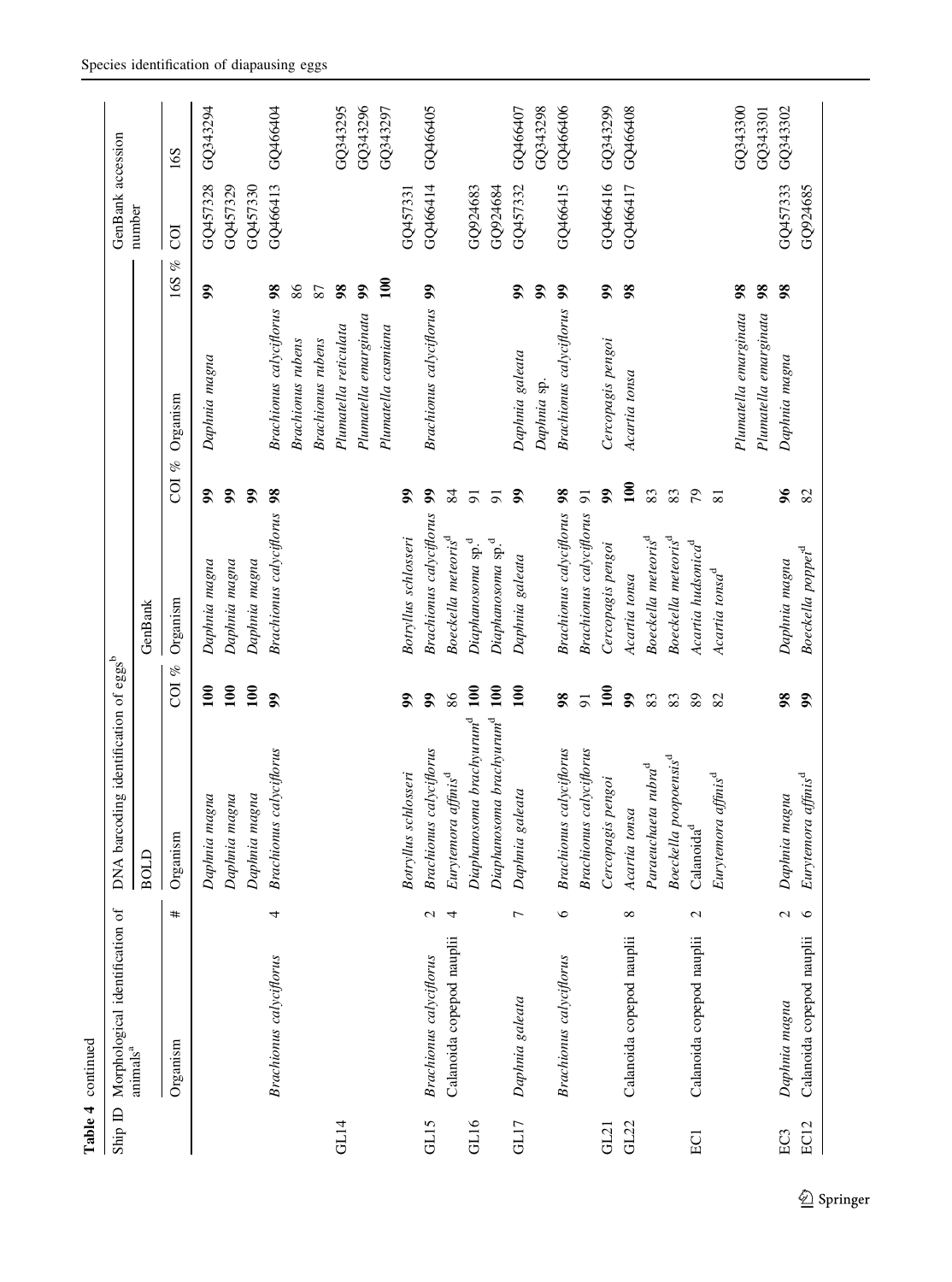|      | Table 4 continued                              |   |                                                  |    |                                                                                                                                          |                 |                           |                |                   |          |
|------|------------------------------------------------|---|--------------------------------------------------|----|------------------------------------------------------------------------------------------------------------------------------------------|-----------------|---------------------------|----------------|-------------------|----------|
|      | Ship ID Morphological identification of        |   | NA barcoding identification of eggs <sup>b</sup> |    |                                                                                                                                          |                 |                           |                | GenBank accession |          |
|      | animals <sup>a</sup>                           |   | BOLD                                             |    | GenBank                                                                                                                                  |                 |                           |                | number            |          |
|      | Organism                                       | # | organism                                         |    | COI % Organism                                                                                                                           |                 | COI % Organism            | 16S % COI      |                   | 16S      |
|      |                                                |   | zurytemora affinis <sup>a</sup>                  | S, | Boeckella poppei <sup>d</sup>                                                                                                            | 82              |                           |                | GQ924686          |          |
|      |                                                |   | žurytemora affinis <sup>d</sup>                  | 89 | Paracalanus parvus <sup>a</sup>                                                                                                          | 79              |                           |                |                   |          |
|      |                                                |   | žurytemora affinis <sup>d</sup>                  | 88 | Clausocalanus parapergens <sup>a</sup> 79                                                                                                |                 |                           |                |                   |          |
|      |                                                |   | žurytemora affinis <sup>d</sup>                  | 89 | Clausocalanus parapergens <sup>a</sup> 79                                                                                                |                 |                           |                |                   |          |
| EC18 | Calanoida copepod nauplii                      |   | Calanus euxinus                                  | S) | Calanus euxinus                                                                                                                          | $\frac{8}{2}$   |                           |                | GQ457334          |          |
|      |                                                |   | lustrochiltonia sp. <sup>d</sup>                 | 89 | Acartia tonsa <sup>a</sup>                                                                                                               | $\overline{81}$ |                           |                |                   |          |
| EC37 | Evadne normanni                                |   |                                                  |    |                                                                                                                                          |                 | Evadne normanni           | \$             |                   | GQ343303 |
|      |                                                |   |                                                  |    |                                                                                                                                          |                 | Evadne normanni           | g              |                   | GQ343304 |
|      |                                                |   |                                                  |    |                                                                                                                                          |                 | Evadne normanni           | ឱ              |                   | GQ343305 |
|      |                                                |   |                                                  |    |                                                                                                                                          |                 | Evadne normanni           | $\frac{8}{10}$ |                   | GQ343306 |
|      | Pleopis polyphemoides                          |   | Pleopis polyphemoides 99                         |    | Pleopis polyphemoides                                                                                                                    | $\mathbf{e}$    | Pleopis polyphemoides 100 |                | GQ475280 GQ343307 |          |
|      |                                                |   | Pleopis polyphemoides 99                         |    | Pleopis polyphemoides                                                                                                                    | $\frac{8}{3}$   | Pleopis polyphemoides 100 |                | GQ475281          | GQ343308 |
|      | The maximum identification match $(\%)$ of our |   |                                                  |    | sequences with those found on BOLD and GenBank is also listed. Match scores $\geq$ 96 or $\geq$ 98%, for COI and 16S, respectively, were |                 |                           |                |                   |          |

considered species level identifications (highlighted in bold), while <96 or <98%, for COI and 16S, respectively, were considered possible family/order level identifications. considered species level identifications (highlighted in bold), while <96 or <98%, for COI and 16S, respectively, were considered possible family/order level identifications. GenBank accession numbers for sequences from this study are also provided GenBank accession numbers for sequences from this study are also provided

 $#$  = Number of morphologically identified individuals  $#$  = Number of morphologically identified individuals

GL Great Lakes, EC east coast of North America GL Great Lakes, EC east coast of North America

<sup>a</sup> Morphological identification of animals was done from hatched eggs, which were the same distinct group based on size and morphology as those used for DNA barcoding Morphological identification of animals was done from hatched eggs, which were the same distinct group based on size and morphology as those used for DNA barcoding <sup>b</sup> The same egg is used for both markers (COI and 16S) The same egg is used for both markers (COI and 16S)

<sup>c</sup> Divergence from closest match exceeded 4 or 2% for COI and 16S, respectively, and different markers revealed different closest matches (16S: Bosmina longirostris and COI: <sup>6</sup> Divergence from closest match exceeded 4 or 2% for COI and 16S, respectively, and different markers revealed different closest matches (16S: Bosmina longirostris and COI: Moina cf micrura) Moina cf micrura)

<sup>d</sup> Divergence from closest match exceeded 4%, and different public database (BOLD and GenBank) revealed different closest matches Divergence from closest match exceeded 4%, and different public database (BOLD and GenBank) revealed different closest matches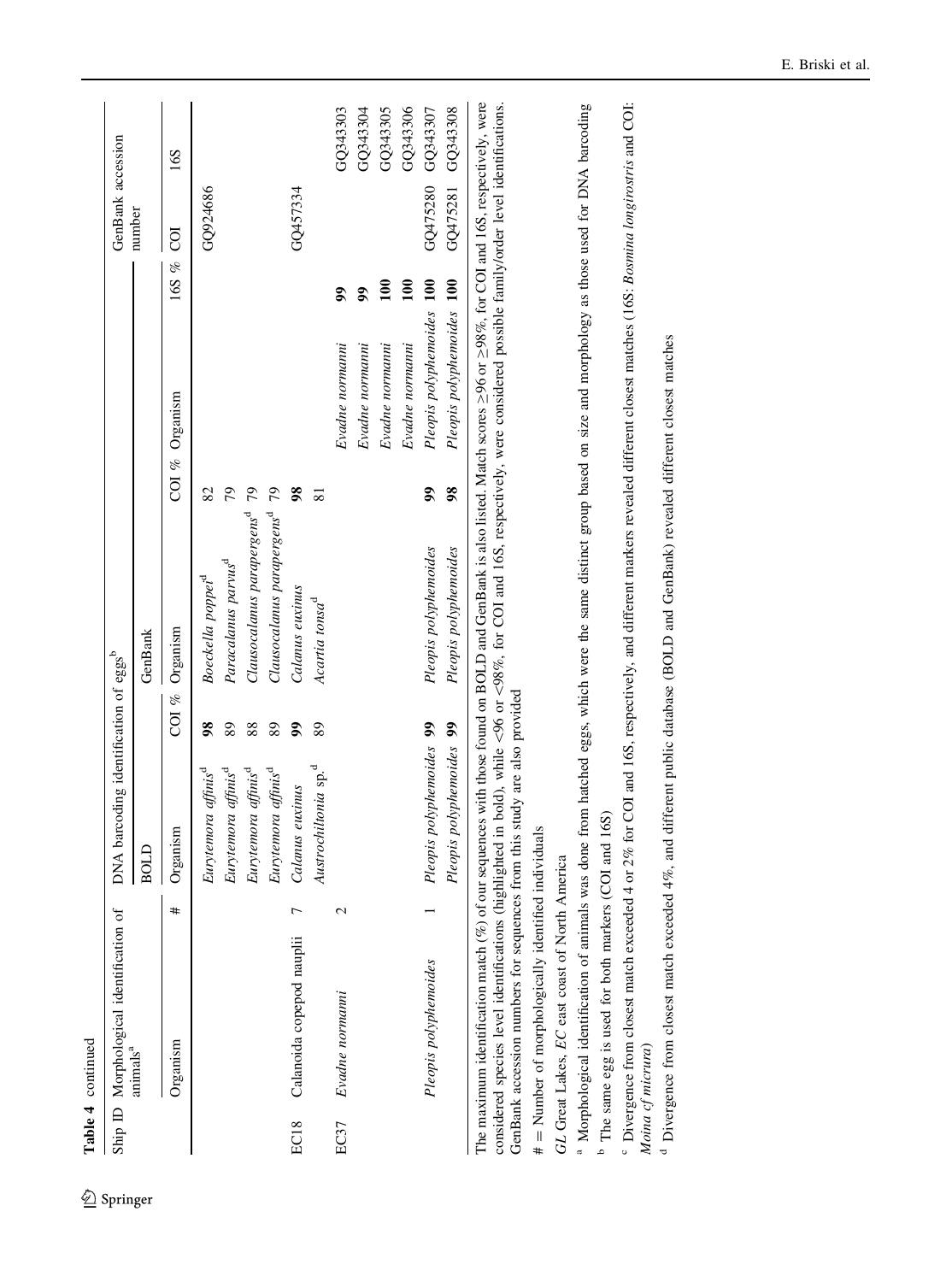#### <span id="page-14-0"></span>References

- Adamowicz SJ, Petrusek A, Colbourne JK, Hebert PDN, Witt JDS (2009) The scale of divergence: a phylogenetic appraisal of intercontinental allopatric speciation in a passively dispersed freshwater zooplankton genus. Mol Phylogenet Evol 50:423–436
- Bailey SA, Duggan IC, van Overdijk CDA, Jenkins PT, MacIsaac HJ (2003) Viability of invertebrate diapausing stages collected from residual ballast sediment of transoceanic vessels. Limnol Oceanogr 48:1701–1710
- Bailey SA, Duggan IC, Jenkins PT, MacIsaac HJ (2005) Invertebrate resting stages in residual ballast sediment of transoceanic ships. Can J Fish Aquat Sci 62:1090–1103
- Barrett RDH, Hebert PDN (2005) Identifying spiders through DNA barcodes. Can J Zool 83:481–491
- Bax N, Carlton JT, Mathews-Amos A, Haedrich RL, Howarth FG, Purcell JE, Rieser A, Gray A (2001) The control of biological invasions in the world's oceans. Conserv Biol 15:1234–1246
- Bickford D, Lohman DJ, Sodhi NS, Ng PKL, Meier R, Winker K, Ingram KK, Das I (2007) Cryptic species as a window on diversity and conservation. Trends Ecol Evol 22:148–155
- Briski E, Van Stappen G, Bossier P, Sorgeloos P (2008) Laboratory production of early hatching Artemia sp. cysts by selection. Aquaculture 282:19–25
- Briski E, Bailey SA, Cristescu ME, MacIsaac HJ (2010) Efficacy of 'saltwater flushing' in protecting the Great Lakes from biological invasions by invertebrate eggs in ships' ballast sediment. Freshwater Biol 55(11):2414–2424. doi[:10.1111/j.1365-2427.2010.02449.x](http://dx.doi.org/10.1111/j.1365-2427.2010.02449.x)
- Brown B, Emberson RM, Paterson AM (1999) Mitochondrial COI and II provide useful markers for Weiseana (Lepidoptera, Hepialidae) species identification. Bull Entomol Res 89:287–294
- Bucklin A, Guarnieri M, Hill RS, Bentley AM, Kaartvedt S (1999) Taxonomic and systematic assessment of planktonic copepods using mitochondrial COI sequence variation and competitive, species-specific PCR. Hydrobiologia 401:239–254
- Bucklin A, Frost BW, Bradford-Grieve J, Allen LD, Copley NJ (2003) Molecular systematic and phylogenetic assessment of 34 calanoid copepod species of the Calanidae and Clausocalanidae. Mar Biol 142:333–343
- Byers JE, Reichard S, Randall JM, Parker IM, Smith CS, Lonsdale WM, Atkinson IAE, Seasted TR, Williamson M, Chornesky E, Hayes D (2002) Directing research to reduce the impacts of nonindigenous species. Conserv Biol 16:630–640
- Carlton JT (2009) Deep invasion ecology and the assembly of communities in historical time. In: Rilov G, Crooks JA (eds) Biological invasions in marine ecosystems: ecological, management, and geografic perspectives. Springer, Berlin, pp 13–56
- Carlton JT, Geller JB (1993) Ecological roulette: the global transport of nonindigenous marine organisms. Science 261:78–82
- Carvalho GR, Wolf HG (1989) Resting eggs of lake-Daphnia I. Distribution, abundance and hatching of eggs collected from various depths in lake sediment. Freshw Biol 22:459–470
- Colautti RI, Grigorovich IA, MacIsaac HJ (2006) Propagule pressure: a null model for biological invasions. Biol Invasions 8:1023–1037
- Costa FO, de Waard JR, Boutillier J, Ratnasingham S, Dooh RT, Hajibabaei M, Hebert PDN (2007) Biological identifications through DNA barcodes: the case of the Crustacea. Can J Fish Aquat Sci 64:272–295
- Dahms HU (1995) Dormancy in the copepoda––an overview. Hydrobiologia 306:199–211
- Darling JA, Blum MJ (2007) DNA-based methods for monitoring invasive species: a review and prospectus. Biol Invasions 9:751–765
- Duggan IC, van Overdijk CDA, Bailey SA, Jenkins PT, Limen H, MacIsaac HJ (2005) Invertebrates associated with residual ballast water and sediments of cargo-carrying ships entering the Great Lakes. Can J Fish Aquat Sci 62:2463–2474
- Duggan IC, Bailey SA, van Overdijk CDA, MacIsaac HJ (2006) Invasion risk of active and diapausing invertebrates from residual ballast in ships entering Chesapeake Bay. Mar Ecol Prog Ser 324:57–66
- Folmer O, Black M, Hoeh W, Lutz R, Vrijenhoek R (1994) DNA primers for amplification of mitochondrial cytochrome c oxidase subunit I from diverse metazoan invertebrates. Mol Mar Biol Biotechnol 3:294–299
- Forró L, Korovchinsky NM, Kotov AA, Petrusek A (2008) Global diversity of cladocerans (Cladocera; Crustacea) in freshwater. Hydrobiologia 595:177–184
- Geller JB, Darling JA, Carlton JT (2010) Genetic perspectives on marine biological invasions. Annu Rev Mar Sci 2:367–393
- Giangrande A (2003) Biodiversity, conservation, and the 'Taxonomic impediment'. Aquatic Conserv: Mar Freshw Ecosyst 13:451–459
- Gilbert JJ (2004) Females from resting eggs and parthenogenetic eggs in the rotifer Brachionus calyciflorus: lipid droplets, starvation resistance and reproduction. Freshw Biol 49:1505–1515
- Gómez A, Carvalho GR, Lunt DH (2000) Phylogeography and regional endemism of a passively dispersing zooplankter: mitochondrial DNA variation in rotifer resting egg banks. Proc R Soc Lond B Biol Sci 267:2189–2197
- Gómez A, Hughes RN, Wright PJ, Carvalho GR, Lunt DH (2007) Mitochondrial DNA phylogeography and mating compatibility reveal marked genetic structuring and speciation in the NE Atlantic bryozoans Celleporella hyalina. Mol Ecol 16:2173–2188
- Grice GD, Marcus NH (1981) Dormant eggs of marine copepods. Oceanogr Mar Biol Ann Rev 19:125–140
- Hairston NG (1996) Zooplankton egg banks as biotic reservoirs in changing environments. Limnol Oceanogr 41:1087–1092
- Hajibabaei M, Singer GCA, Clare EL, Hebert PDN (2007) Design and applicability of DNA arrays and DNA barcodes in biodiversity monitoring. BMC Biol 5:24
- Hayes KR, Barry SC (2008) Are there any consistent predictors of invasion success? Biol Invasions 10:483–506
- Hebert PDN, Crease TJ (1980) Clonal co-existence in Daphnia pulex (Leydig): another planktonic paradox. Science 207:1363–1365
- Hebert PDN, Remigio EA, Colbourne JK, Taylor DJ, Wilson CC (2002) Accelerated molecular evolution in halophilic crustaceans. Evolution 56:909–926